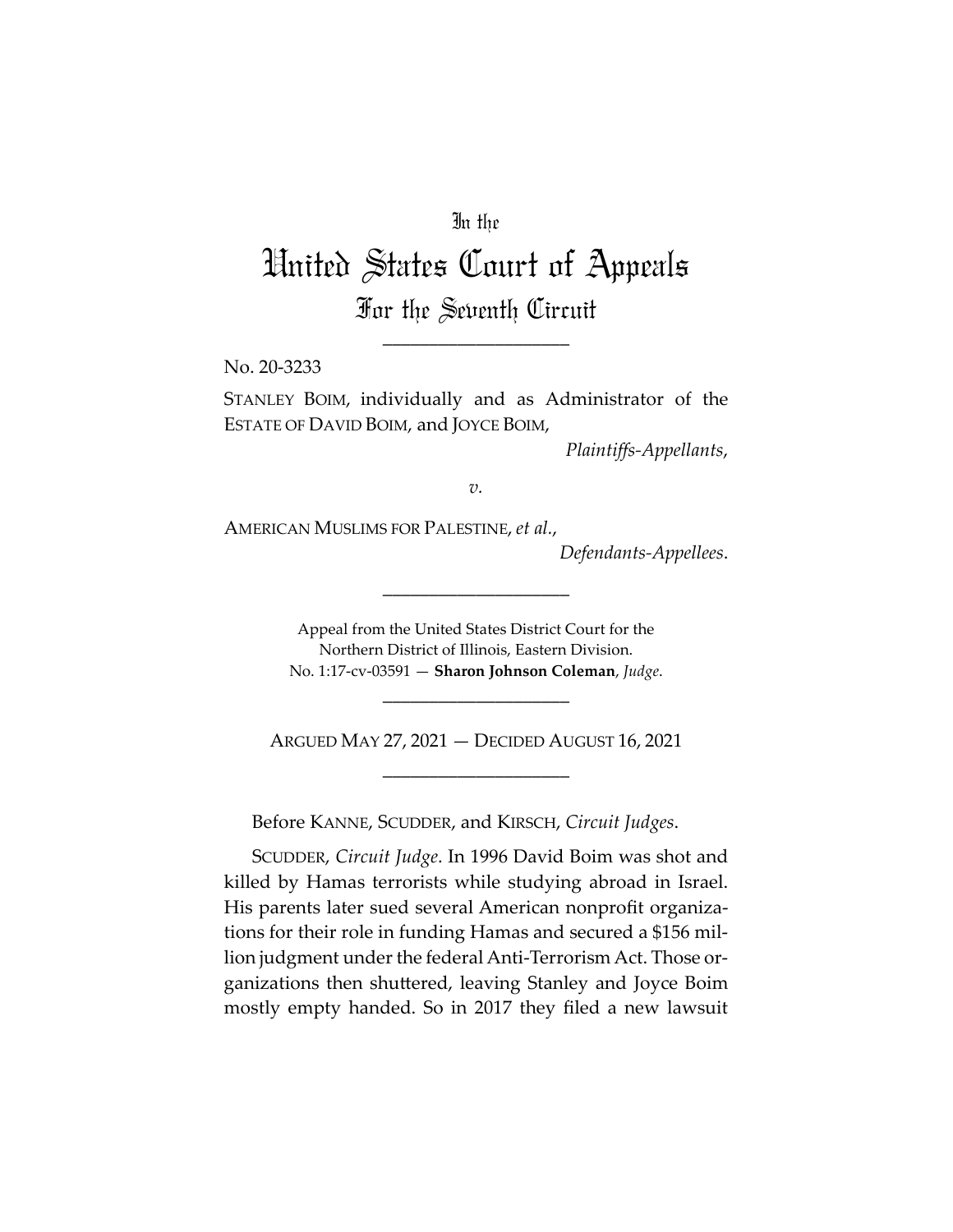against two different American entities and three individuals, alleging that these new defendants are alter egos of the nowdefunct nonprofit organizations and therefore liable for the remainder of the \$156 million judgment.

In the new lawsuit, the district court allowed limited jurisdictional discovery, decided the new entities and individuals were not alter egos of the defunct nonprofits, and then dismissed the action for lack of subject matter jurisdiction. This should not have happened, for the district court's finding on the alter ego question constituted a merits determination that went beyond a proper jurisdictional inquiry. Because the Boims' new lawsuit arises under the Anti-Terrorism Act, the district court possessed federal jurisdiction and should have allowed the case to proceed on the merits, consistent with the ordinary course of civil litigation. We therefore reverse and remand for renewed proceedings.

# **I**

## A

The tragic end to David Boim's life marked the beginning of a decades-long effort by his parents to hold those responsible to account. David, a 17-year-old American citizen, was studying in Israel when two Hamas terrorists shot him in the head at a bus stop near Jerusalem in 1996. David's parents responded by suing several United States-based organizations and individuals under the civil liability provision of the Anti-Terrorism Act. See 18 U.S.C. § 2333(a) (1992). This statute creates a federal cause of action by providing any United States national (or his estate, survivors, or heirs) with a right to sue in federal court and to recover treble damages for injuries resulting from an act of international terrorism. See *id.*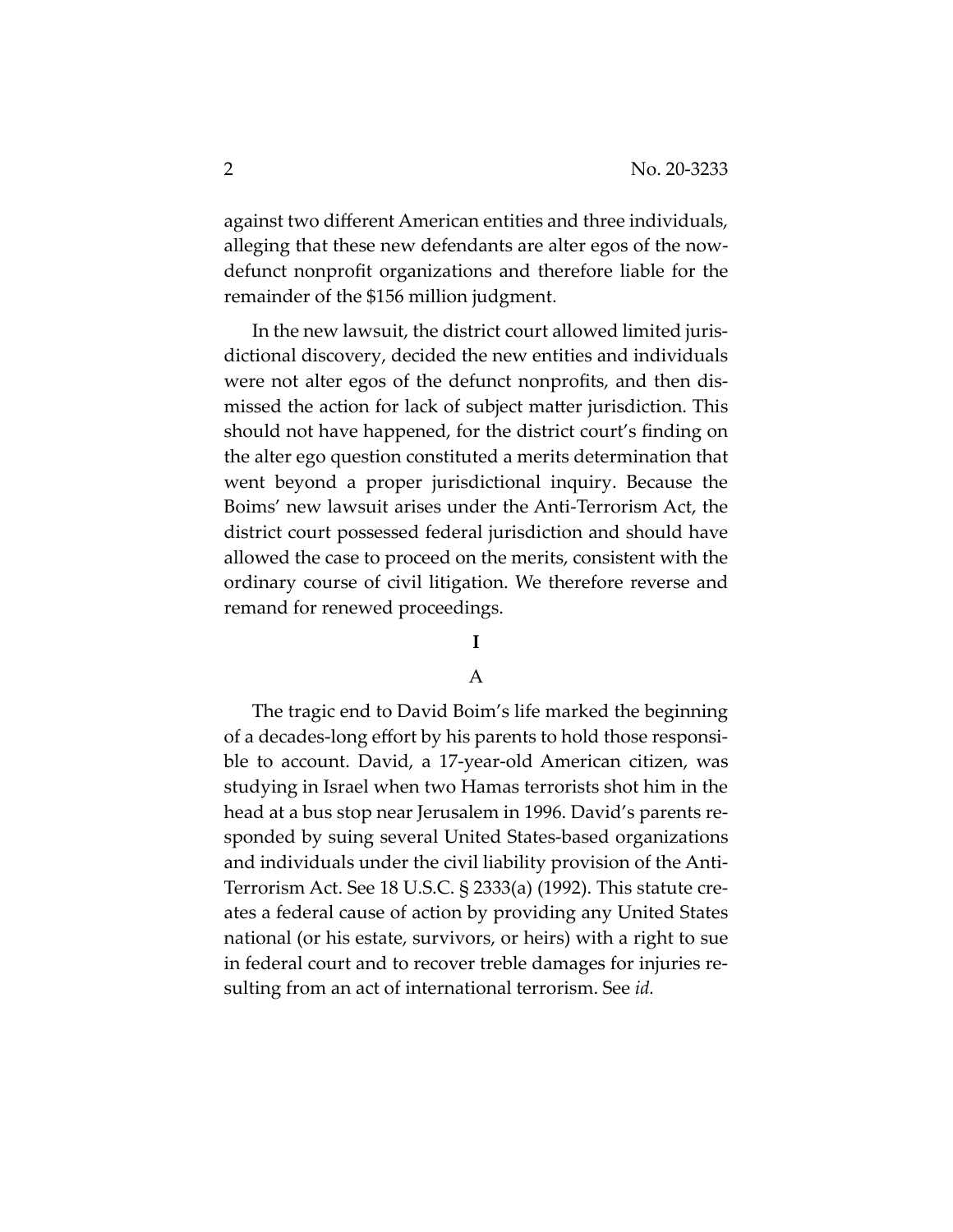The Boims alleged that the defendant organizations and individuals fundraised for and funneled money to Hamas operatives in the West Bank and Gaza, who in turn used those funds to carry out the attack on David. In that way, the Boims contended, these entities provided material support or resources to terrorism and to a foreign terrorist organization in violation of 18 U.S.C. §§ 2339A and 2339B, and therefore were civilly liable under § 2333(a) for David's killing.

Although the murder occurred overseas, the Boims filed their action in federal court in Chicago because several of the organizational defendants maintained offices in the Northern District of Illinois. The case proceeded to summary judgment, and the district court determined that the evidence compelled a finding that three defendants were liable under § 2333(a): the Islamic Association for Palestine (which also went by the name American Muslim Society); Holy Land Foundation for Relief and Development; and one individual named Mohammed Abdul Hamid Khalil Salah. A jury convened to assess damages and returned an award for the Boims, holding the defendants jointly and severally liable for \$52 million, which the district court then tripled to \$156 million under the trebledamages clause Congress included in § 2333(a). The district court entered this judgment in December 2004.

On appeal, we affirmed the judgment against the Islamic Association but reversed as to Holy Land Foundation and Salah. See *Boim v. Holy Land Found. for Relief & Dev.*, 549 F.3d 685, 701 (7th Cir. 2008) (*Boim III*) (en banc). On remand, the district court again found Holy Land jointly and severally liable under § 2333(a). See *Boim v. Quranic Literacy Inst.*, No. 00 C 2905, 2012 WL 13171764, at \*9 (N.D. Ill. Aug. 31, 2012).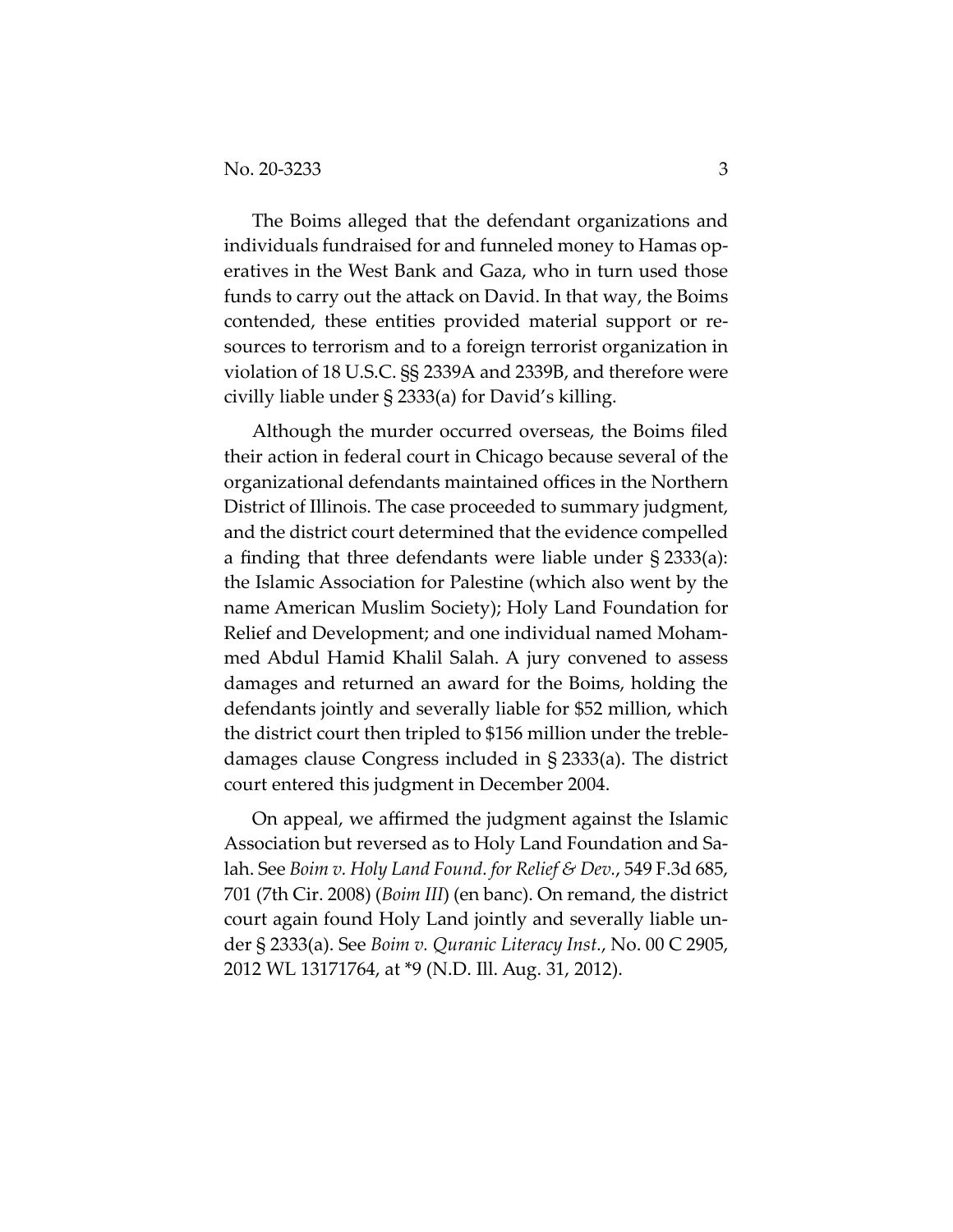The Boims then turned their focus to enforcing the judgment—an effort that has spawned new litigation and its own jurisdictional complexity.

B

The Boims have had little success collecting their \$156 million judgment. Shortly after the district court entered the judgment in 2004, the Islamic Association and Holy Land Foundation claimed they no longer had any assets and announced they were closing. Less than a year later, a new organization named American Muslims for Palestine emerged and then incorporated in 2006. Some of the Islamic Association's former leaders migrated to positions at the new American Muslims for Palestine organization, and the new organization held its first convention in November 2006 at the same location and during the same time of year as the Islamic Association had done in the past. A few years later, American Muslims for Palestine's leaders formed a separate organization called Americans for Justice in Palestine Educational Foundation—but the two legal entities now operate as one and we refer to them jointly as American Muslims for Palestine for the purpose of this opinion.

The Boims—observing these developments and believing American Muslims for Palestine was a mere continuation of the Islamic Association under a new name—reacted with a renewed attempt in 2017 to collect their judgment. Their enforcement efforts progressed along two tracks.

First, the Boims resumed their post-judgment efforts in case no. 00-cv-2905—the original proceeding in which they received the \$156 million judgment in the first instance. On May 12, 2017, the Boims filed several motions, including one under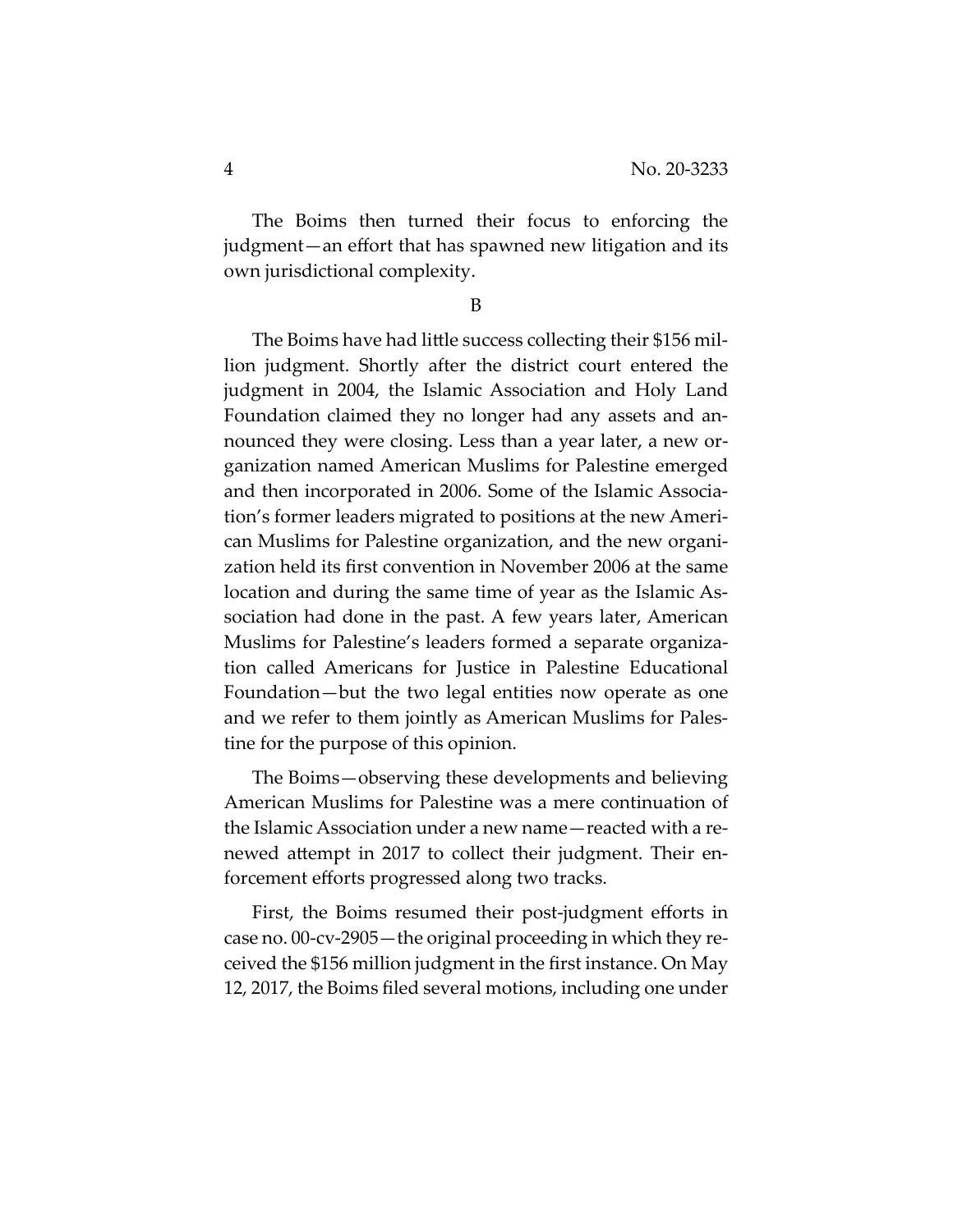Federal Rule of Civil Procedure 25(c) to join the new organization, American Muslims for Palestine (and its affiliate Americans for Justice in Palestine Educational Foundation), and three individuals as judgment debtors responsible for satisfying the \$156 million judgment.

Second, on that same day, the Boims filed a new lawsuit in the Northern District of Illinois against American Muslims for Palestine (and its affiliate) and the same three individuals. It is this action—case no. 17-cv-3591—that is the focus of this appeal. The Boims aimed to prove that American Muslims for Palestine is merely a new name for the same terrorism funding enterprise that previously operated under the guise of the Islamic Association, its alternative name American Muslim Society, and Holy Land Foundation. As a result, the Boims contended, the new entity—American Muslims for Palestine—was liable under the Anti-Terrorism Act for the full amount of the prior \$156 million judgment. Likewise, the Boims' new complaint alleged that three individuals were alter egos of the original defendant organizations and these individuals, too, participated in the terrorism-funding conduct leading to David's death.

Two weeks after resuming the litigation in the original proceeding and filing the new lawsuit, the Boims moved to consolidate the two cases before the same district judge. Before any consolidation occurred, however, the district judge presiding over the new lawsuit granted the defendants' motion to dismiss the complaint under Rule 12(b)(1) for lack of subject matter jurisdiction. But a few months later, the same district court reconsidered its decision, vacated the dismissal, and permitted the Boims to conduct limited jurisdictional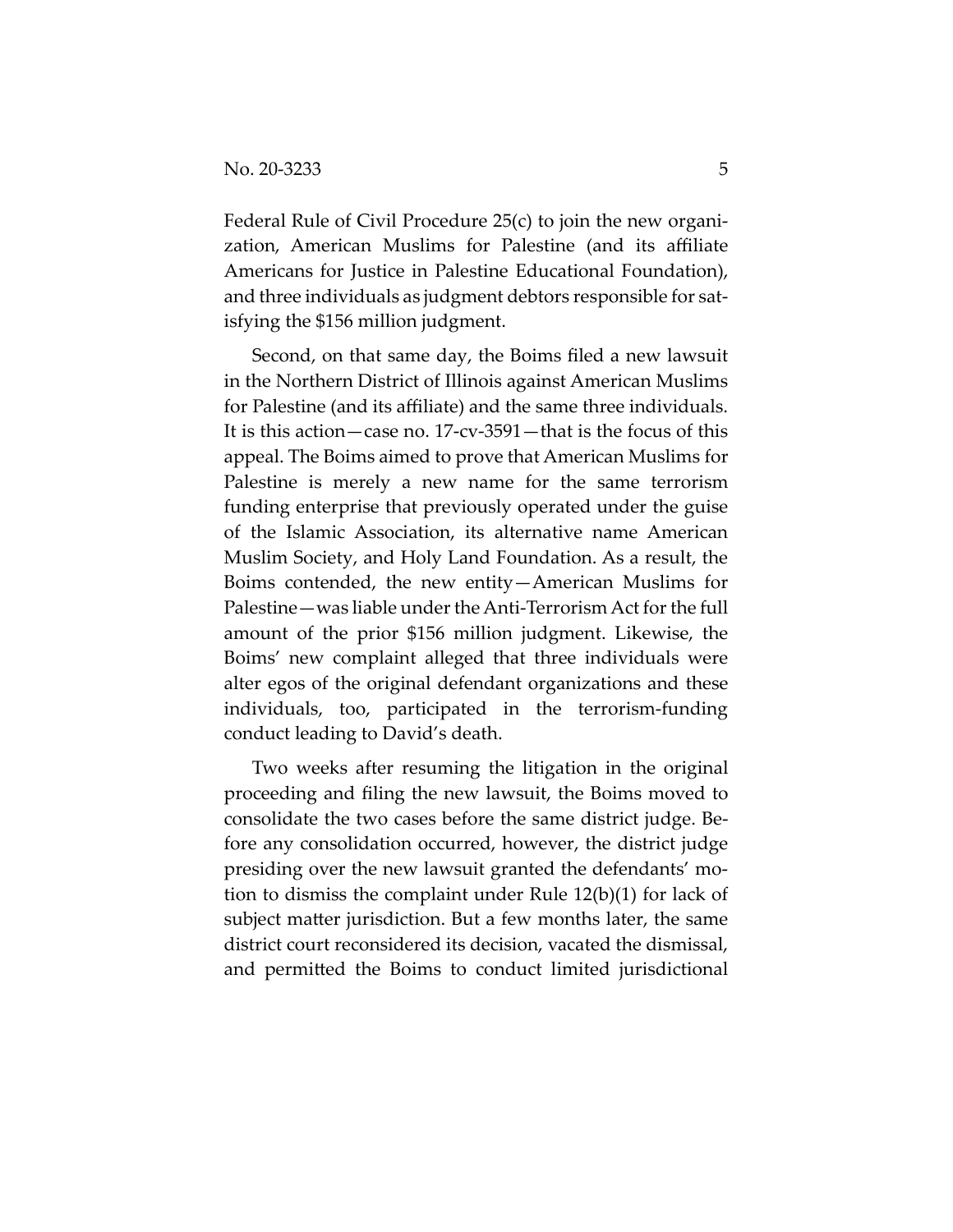discovery on the existence of an alter ego relationship between the new entity and the defunct ones.

After a year of jurisdictional discovery, the Boims filed an amended complaint, narrowing the defendants to two: American Muslims for Palestine (with its affiliate Americans for Justice in Palestine Educational Foundation) and an individual named Rafeeq Jaber. This amended complaint alleged at length how the Islamic Association's leaders, including Jaber, closed the Islamic Association in name only to avoid paying the \$156 million owed, plotted a transition to a purportedly new entity, continued the old Islamic Association's activities under the new name American Muslims for Palestine, and attempted to disguise any connection between the defunct and new organizations.

In their amended complaint, the Boims asserted that the new American Muslims for Palestine is one and the same organization as the purportedly defunct Islamic Association and Holy Land Foundation, just with a different name—in other words, it is an alter ego of the original defendant organizations. For that reason, the Boims contended, American Muslims for Palestine is inherently and necessarily linked to the underlying wrongdoing connected to David's death, and therefore is liable under the Anti-Terrorism Act, 18 U.S.C. § 2333(a), and responsible for the unpaid portion of the \$156 million judgment. For their part, American Muslims for Palestine and Rafeeq Jaber dispute these allegations and maintain they have no relationship with the Islamic Association or Holy Land.

The Boims' amended complaint raised two counts against American Muslims for Palestine—one seeking a declaration establishing alter ego identity and liability under the Anti-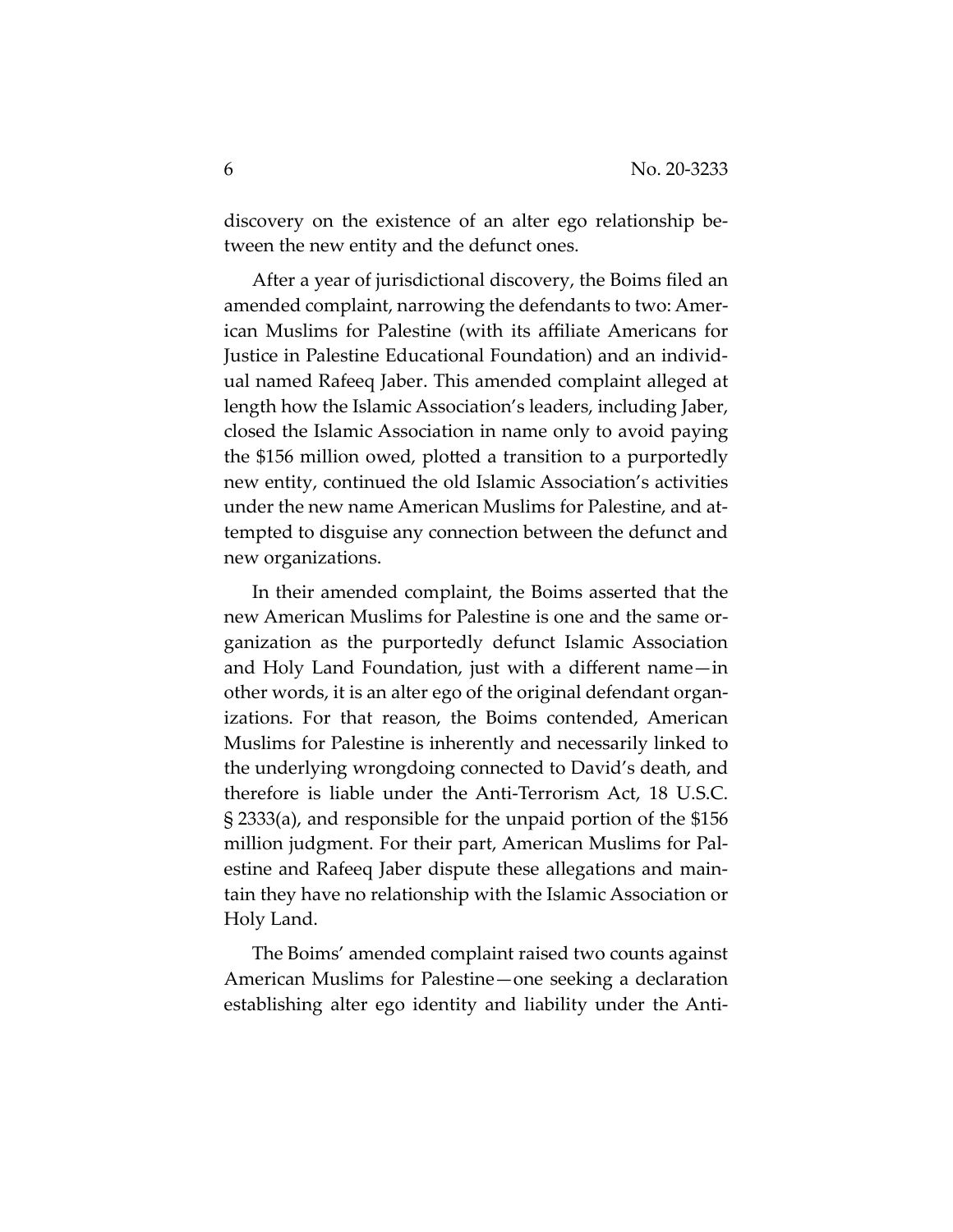Terrorism Act for the unpaid judgment, and the other requesting the entry of a money judgment for the remainder of the \$156 million left unsatisfied. The Boims also raised two claims against Rafeeq Jaber, who was responsible for winding up the Islamic Association's affairs: first, that he fraudulently concealed material facts regarding the Islamic Association's assets, and second, that he was jointly liable for the \$156 million judgment under the doctrine of veil piercing or as an alter ego of the original defendants.

 $\mathcal{C}$ 

The defendants moved to dismiss the amended complaint for lack of subject matter jurisdiction under Rule 12(b)(1), and once more, the district court granted the motion. Over the Boims' objection, the district court reasoned that because it had allowed jurisdictional discovery, the defendants' motion to dismiss effectively constituted a challenge to the *factual* basis for subject matter jurisdiction. Accordingly, the district court looked beyond the pleadings to the evidence submitted by both parties to decide whether it possessed jurisdiction. See *Apex Digital, Inc. v. Sears, Roebuck & Co.*, 572 F.3d 440, 443– 44 (7th Cir. 2009) (explaining factual challenges to jurisdiction).

Focused on the Boims' alter ego argument, the district court applied an ERISA-based test for alter ego liability and found that, on balance, the facts showed that American Muslims for Palestine and the original defendants were separate and distinct entities. The district court then determined that because the facts did not bear out the Boims' allegations of alter ego status, it lacked subject matter jurisdiction over the Boims' new lawsuit. From there the court declined to exercise supplemental jurisdiction over the Boims' state law successor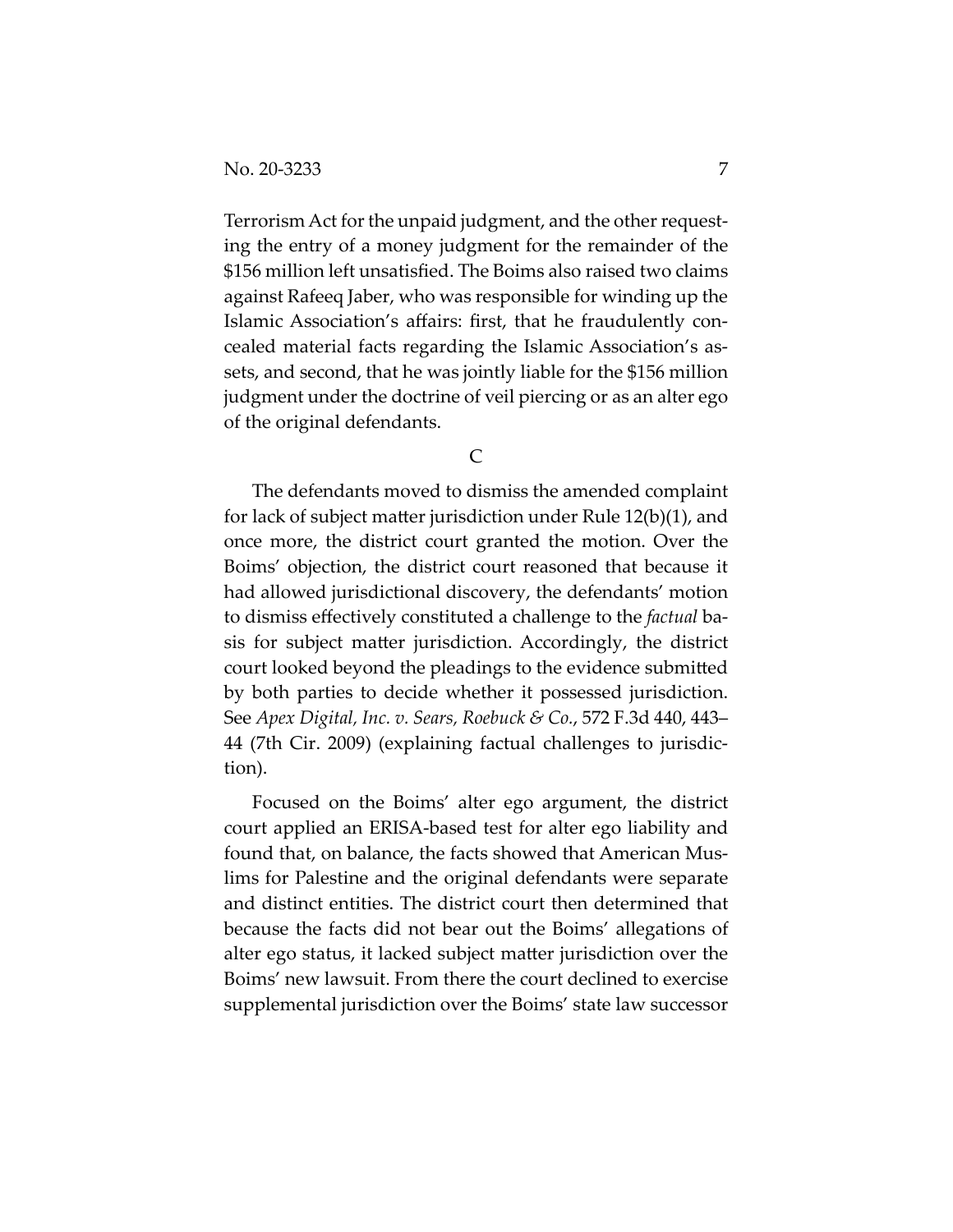liability claim against American Muslims for Palestine and the state law claims against Rafeeq Jaber. In the end, then, the district court dismissed the amended complaint in its entirety for lack of subject matter jurisdiction.

The Boims now appeal.

## **II**

The district court's assessment of subject matter jurisdiction reflected legal error.

#### A

Because federal courts possess limited jurisdiction, and "[j]urisdiction is power to declare the law," the first step in any federal lawsuit is ensuring the district court possesses authority to adjudicate the dispute—in short, that it has jurisdiction over the subject matter. *Steel Co. v. Citizens for a Better Env't*, 523 U.S. 83, 94 (1998) (quoting *Ex parte McCardle*, 74 U.S. (7 Wall.) 506, 514 (1868)). Limits on a federal court's authority flow from both the Constitution and Congress. See *Exxon Mobil Corp. v. Allapattah Servs., Inc.*, 545 U.S. 546, 552 (2005).

Article III of the Constitution restricts a federal court's jurisdiction to resolving "Cases" and "Controversies." See U.S. Const. art. III, § 2; *Susan B. Anthony List v. Driehaus*, 573 U.S. 149, 157–58 (2014) (explaining the standing aspect of Article III's Case or Controversy requirement); *DaimlerChrysler Corp. v. Cuno*, 547 U.S. 332, 335 (2006) (reminding that mootness, ripeness, and the political question doctrine also flow from the Case or Controversy requirement). Further, district courts can only exercise power if authorized by Congress, so each case in federal court must rest upon an independent statutory basis for federal jurisdiction. See *Exxon Mobil*, 545 U.S. at 552; see also *Patchak v. Zinke*, 138 S. Ct. 897, 906 (2018) ("Congress'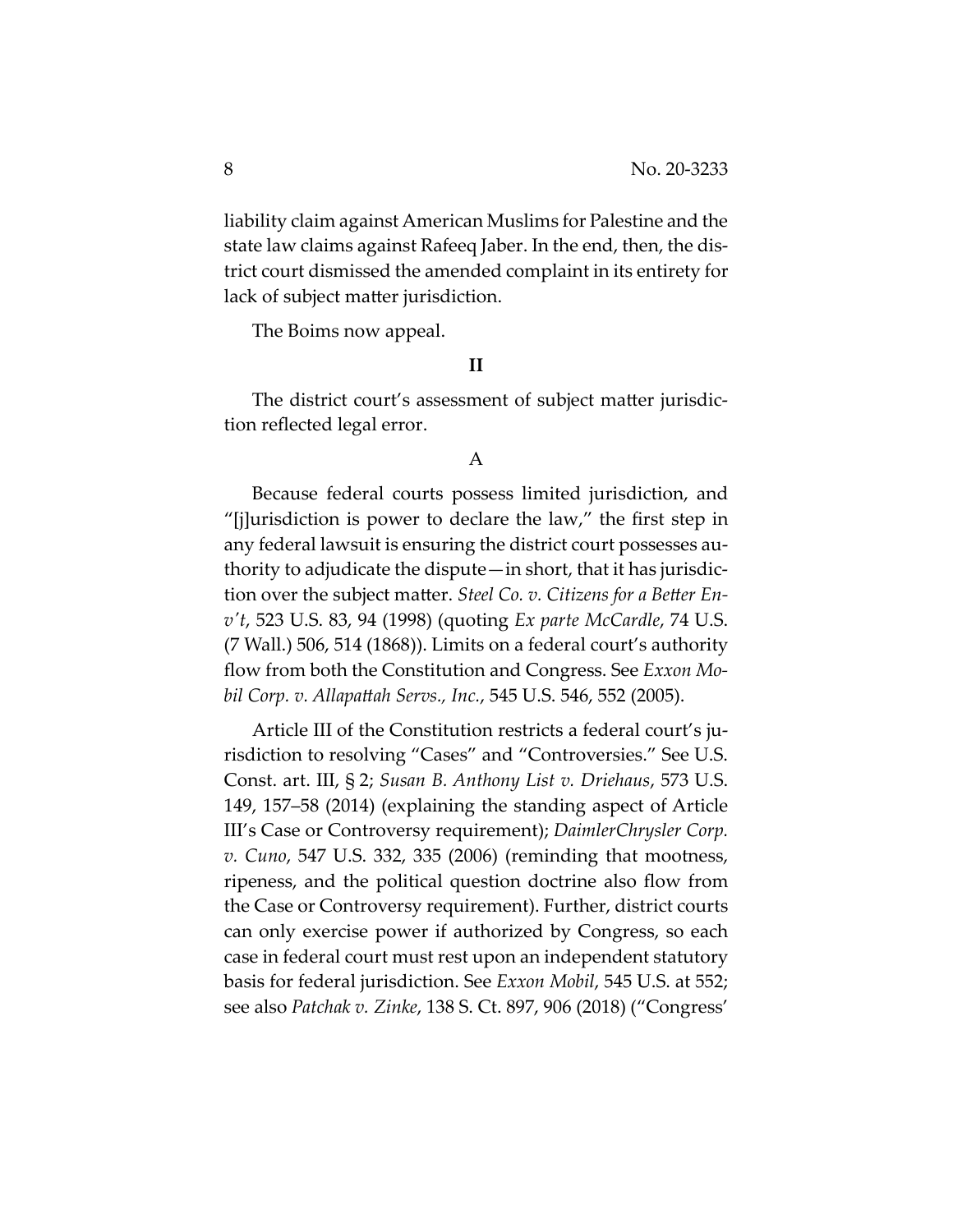greater power to create lower federal courts includes its lesser power to 'limit the jurisdiction of those Courts.'" (quoting *United States v. Hudson*, 11 U.S. (7 Cranch) 32, 33 (1812))).

The latter requirement—the statutory basis for federal jurisdiction—is the focus of this appeal. Two statutes authorize a majority of cases in federal court: 28 U.S.C. § 1331, which grants jurisdiction over cases arising under federal law (so-called federal question jurisdiction), and 28 U.S.C. § 1332, which authorizes jurisdiction over cases between diverse parties involving more than \$75,000 in controversy (so-called diversity jurisdiction). See *Home Depot U.S.A., Inc. v. Jackson*, 139 S. Ct. 1743, 1746 (2019). A third source of jurisdiction supplemental or ancillary jurisdiction—also plays a role. Once a federal court acquires an independent basis for subject matter jurisdiction over a case (often pursuant to § 1331 or § 1332), the court can entertain certain claims or incidental proceedings that would not, on their own, suffice for federal jurisdiction. See *Peacock v. Thomas*, 516 U.S. 349, 355 (1996) ("Ancillary jurisdiction may extend to claims having a factual and logical dependence on 'the primary lawsuit,' but that primary lawsuit must contain an independent basis for federal jurisdiction." (citation omitted)).

The Supreme Court has long recognized that a federal court may exercise ancillary jurisdiction for "two separate, though sometimes related, purposes: (1) to permit disposition by a single court of claims that are, in varying respects and degrees, factually interdependent; and (2) to enable a court to function successfully, that is, to manage its proceedings, vindicate its authority, and effectuate its decrees." *Kokkonen v. Guardian Life Ins. Co. of Am.*, 511 U.S. 375, 379–80 (1994) (citations omitted); see also *Root v. Woolworth*, 150 U.S. 401,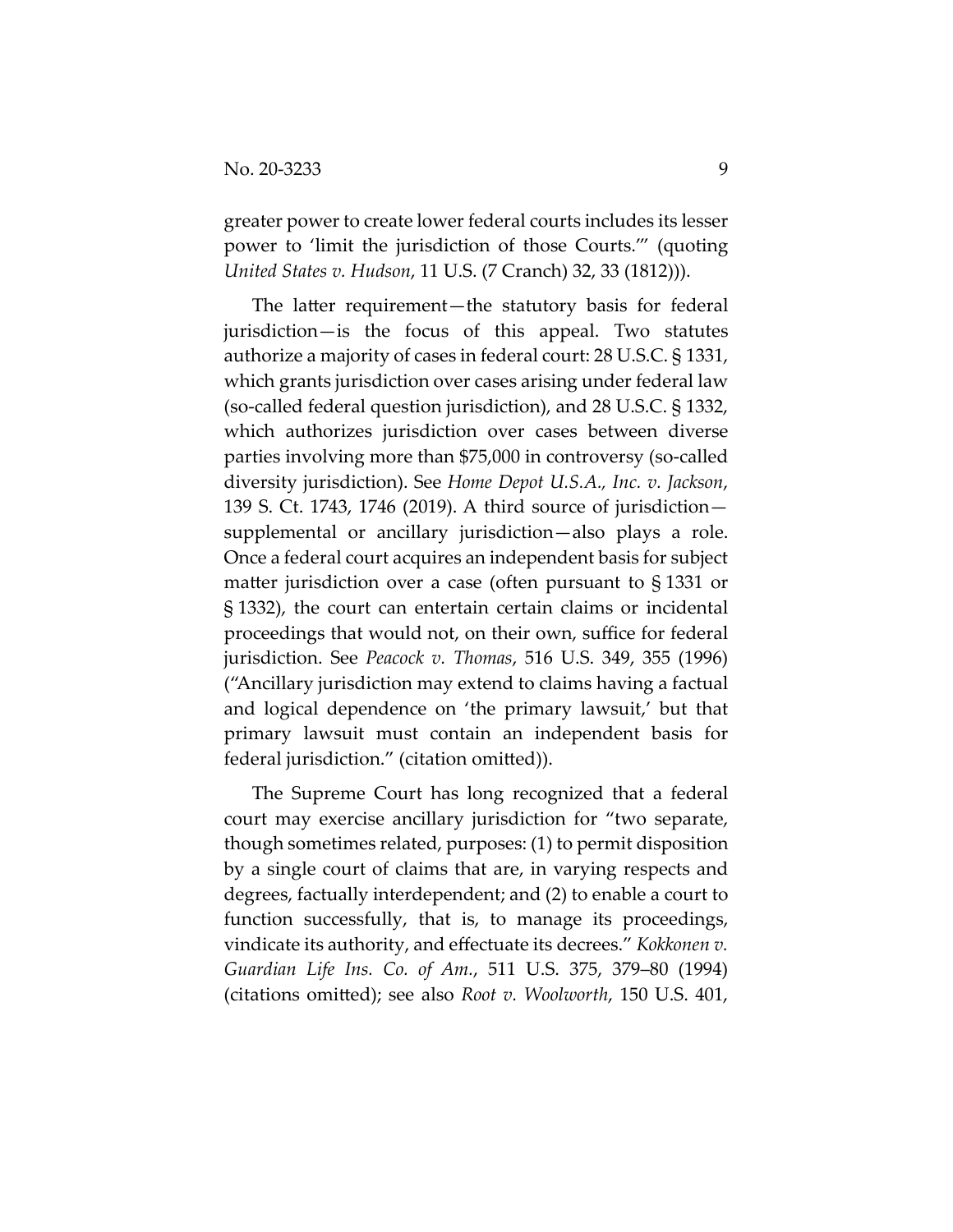413 (1893). Congress codified much of the first category in the supplemental jurisdiction statute, 28 U.S.C. § 1367, while the latter category—at times called "ancillary enforcement jurisdiction"—remains grounded in federal common law. See *Peacock*, 516 U.S. at 354 n.5, 356; see also *Butt v. United Brotherhood of Carpenters & Joiners of Am.*, 999 F.3d 882, 886–87, 886 n.3 (3d Cir. 2021) (reviewing the history of pendent, ancillary, and ancillary enforcement jurisdiction); Charles Alan Wright & Arthur R. Miller, *Federal Practice and Procedure* §§ 3523, 3523.2 (3d ed. 2021) (explaining the development of supplemental jurisdiction and that ancillary enforcement jurisdiction is still governed by common law).

B

A federal court must assure itself of subject matter jurisdiction in every case, even those that function to enforce a preexisting judgment. See, *e.g.*, *Peacock*, 516 U.S. 349. The jurisdictional analysis, however, plays out differently depending on the posture of the enforcement proceeding, as the following examples illustrate.

The most straightforward path for enforcing a judgment is a continuation of legal proceedings in the same court (and often before the same judge) that entered the judgment. Federal Rule of Civil Procedure 69 provides a mechanism for a court to enforce its own judgments, drawing upon state law for the procedures to govern such proceedings. See Fed. R. Civ. P. 69(a). As the Supreme Court observed in *Peacock*, these supplementary enforcement proceedings generally fall within a federal court's ancillary jurisdiction as part of its "inherent power to enforce its judgments." 516 U.S. at 356. The Boims themselves followed this path in 2017 when they filed motions in the original underlying proceeding (case no. 00-cv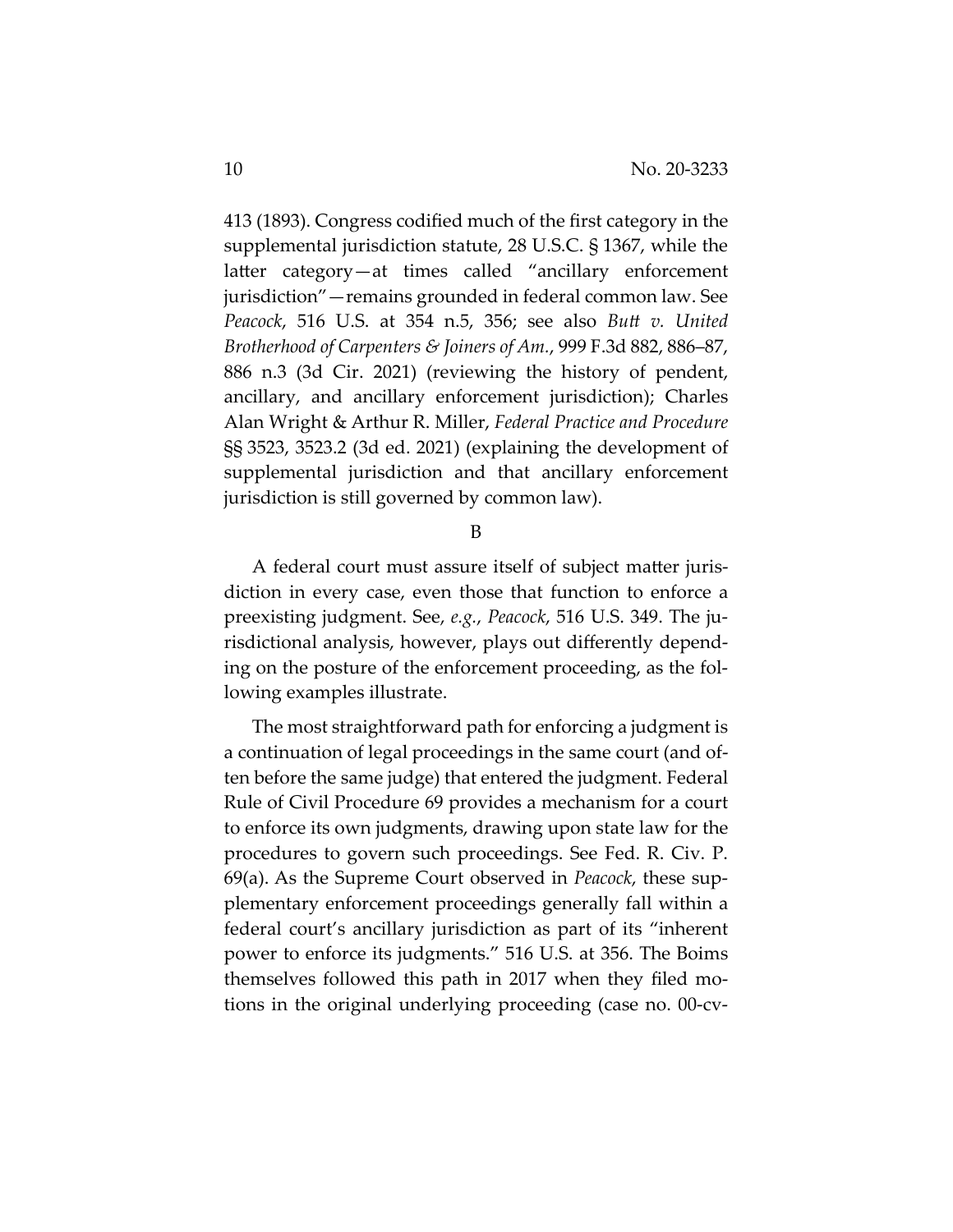2905) to revive the \$156 million judgment and to add American Muslims for Palestine as a judgment debtor. But the district court deferred any action on these motions, and those proceedings have since stalled.

The jurisdictional analysis takes on added complexity when the enforcement effort seeks to proceed in a new lawsuit. In some situations, for example, a prevailing litigant attempts to recover a money judgment from a new defendant, different from the one named in the judgment, by filing a separate lawsuit and arguing the new defendant is vicariously responsible for the preexisting judgment.

The Supreme Court addressed this scenario in *Peacock* and, on the theory of vicarious liability pursued there, held that the action did not belong in federal court. See 516 U.S. at 351. The plaintiff, Jack Thomas, secured a money judgment under ERISA against his former employer and later filed a new lawsuit to hold a corporate officer, D. Grant Peacock, vicariously liable for that judgment through the doctrine of veil piercing. See *id.* at 351–52.

At the outset, the Supreme Court determined Thomas's new lawsuit to impose vicarious liability did not rest on any federal cause of action supplied by Congress in ERISA. See *id.* at 353–54. The Court observed that no part of ERISA recognizes an action to impose vicarious liability on a third party through veil piercing, and although ERISA does provide a cause of action in 28 U.S.C.  $\S 1132(a)(3)$  for direct liability — to redress violations of ERISA—Thomas's complaint did not raise any allegation that Peacock *himself* violated ERISA. See *id.* "Because Thomas alleged no 'underlying' violation of any provision of ERISA" in his complaint, the Court explained, § 1331 could not support federal jurisdiction. *Id.* at 354.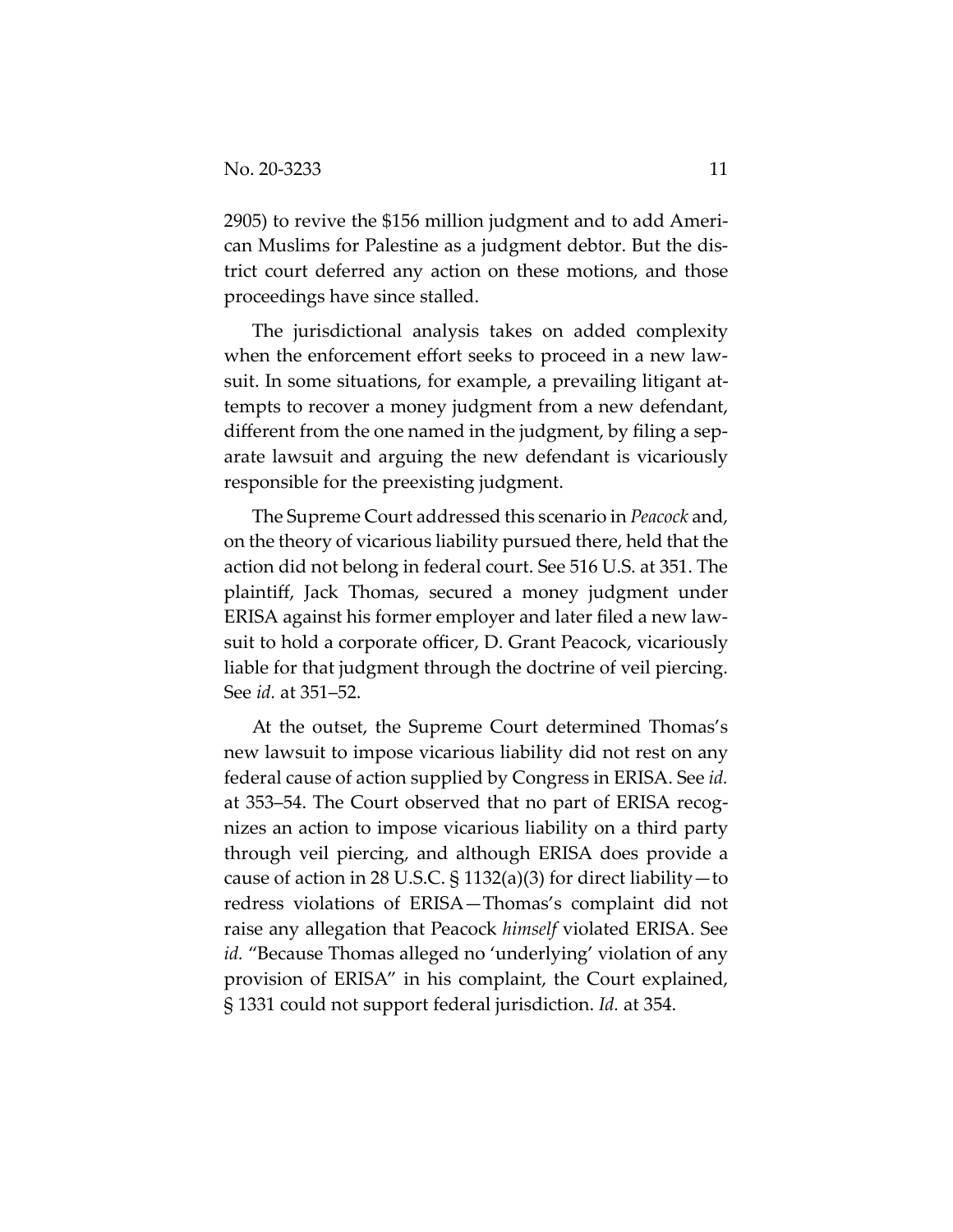As for ancillary jurisdiction, the Court recognized that it had "approved the exercise of ancillary jurisdiction over a broad range of supplementary proceedings involving third parties to assist in the protection and enforcement of federal judgments—including attachment, mandamus, garnishment, and the prejudgment avoidance of fraudulent conveyances." *Id.* at 356. But the Court clarified that ancillary enforcement jurisdiction did not extend over "a subsequent lawsuit to impose an obligation to pay an existing federal judgment on a person not already liable for that judgment." *Id.* at 357. The district court therefore lacked jurisdiction over Thomas's new suit against Peacock as a new defendant. See *id.* at 360; see also *E. Cent. Ill. Pipe Trades Health & Welfare Fund v. Prather Plumbing & Heating, Inc.*, 3 F.4th 954, 960–63 (7th Cir. 2021) (applying *Peacock* and concluding a district court lacked jurisdiction over a new lawsuit to impose an existing ERISA judgment against a new company under a theory of successor liability another form of vicarious liability).

Not all efforts to enforce a preexisting judgment fall within *Peacock*'s ambit, though. Consider a third scenario in which a prevailing litigant attempts to recover a money judgment by suing an entity purported to be *one and the same* as—the alter ego of—the original judgment debtor. See *Howard Johnson Co. v. Detroit Loc. Joint Exec. Bd., Hotel & Rest. Emps. & Bartenders Int'l Union*, 417 U.S. 249, 259 n.5 (1974) (explaining that alter ego allegations assert that one entity "is in reality the same employer and is subject to all the legal and contractual obligations of" the other entity).

If Company *A* and Company *B*, though nominally two enterprises, are effectively a singular organization operating under two names, then *A* is directly responsible for *B*'s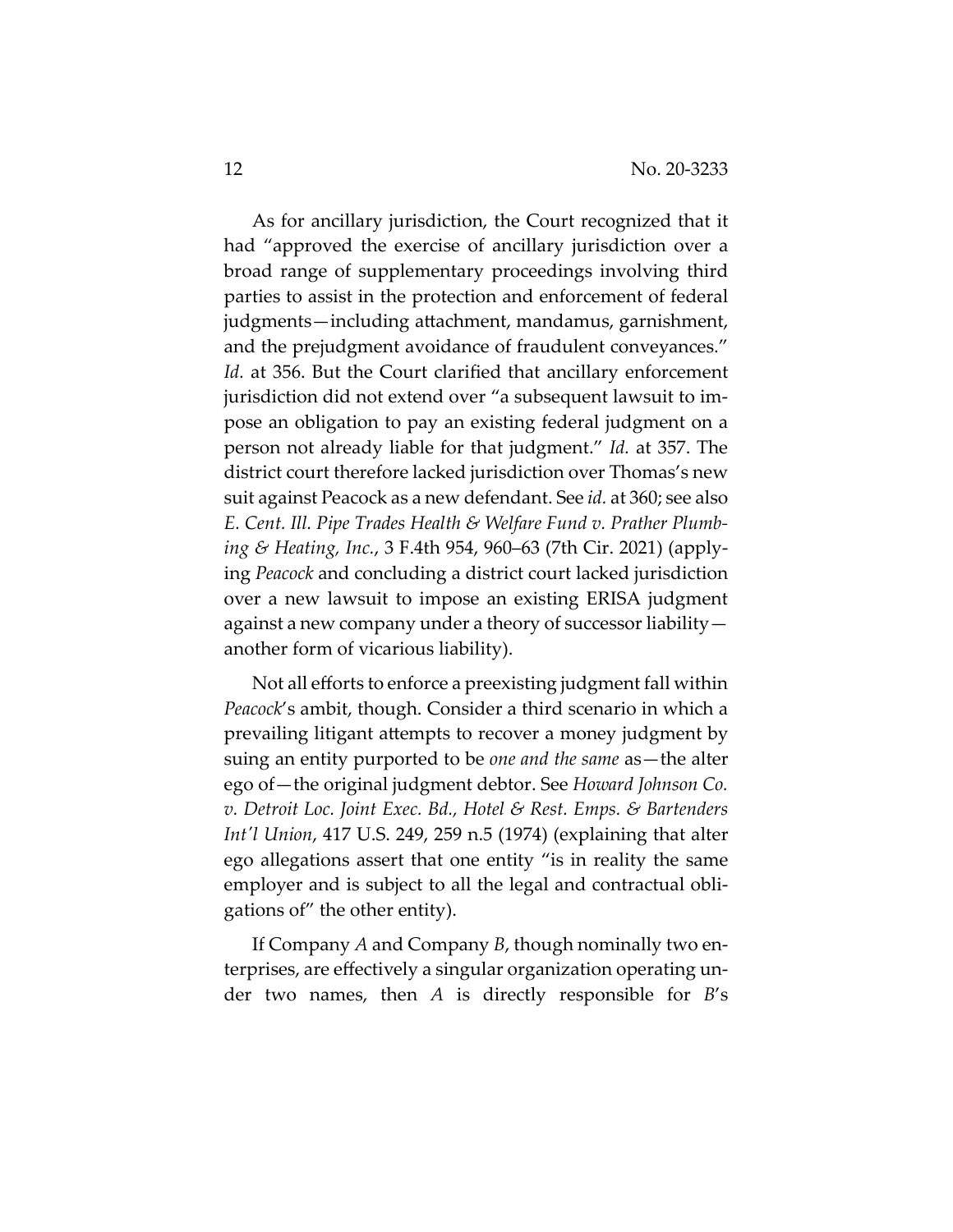obligations and wrongdoings because they are one and the same organization. See *id.*; *Bd. of Trustees, Sheet Metal Workers' Nat'l Pension Fund v. Elite Erectors, Inc.*, 212 F.3d 1031, 1038 (7th Cir. 2000). But the mere fact that two entities are alter egos does not give rise to liability on its own—the underlying liability must arise from some source of substantive law, state or federal. See, *e.g.*, *McCleskey v. CWG Plastering, LLC*, 897 F.3d 899, 901 (7th Cir. 2018) (seeking to hold one company responsible for collective bargaining obligations as an alter ego of a defunct company through an ERISA cause of action). Here, the Boims seek in their amended complaint to hold American Muslims for Palestine liable for the \$156 million judgment received in the original private action brought against the Islamic Association and Holy Land Foundation pursuant to § 2333(a) of the Anti-Terrorism Act.

We encountered a similar situation in *Central States, Southeast and Southwest Areas Pension Fund v. Central Transport, Inc.*, where a fund obtained an ERISA judgment and then brought a new lawsuit against two entities, Central Transport and Central Cartage, alleged to be alter egos of the original judgment debtors. See 85 F.3d 1282, 1284 (7th Cir. 1996). Because the complaint alleged that Central Transport and Central Cartage exercised common control with the original defendants—and thereby "played a part in the initial ERISA violation"—we determined that the funds' second lawsuit brought a "specific claim for relief under ERISA." *Id.* at 1286; see also *Ellis v. All Steel Const., Inc.*, 389 F.3d 1031, 1035 (10th Cir. 2004) (explaining that "the distinctive feature of direct liability underpinning *Central States*' holding [is] that it turns on the alter ego's direct participation in the underlying violation"). As a result, we concluded the funds' claim rooted in an alter ego theory of liability—arose under federal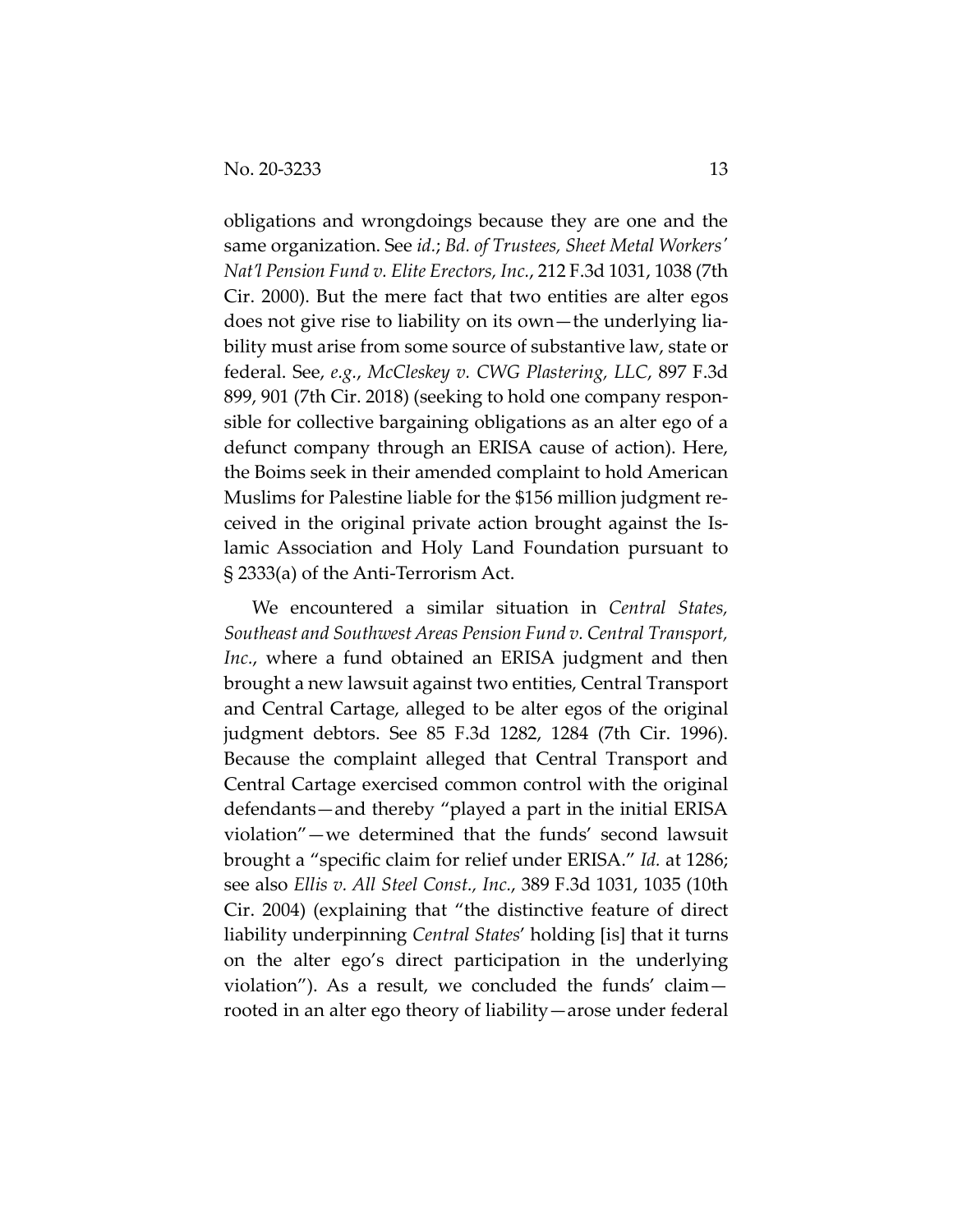law, meaning the district court possessed subject matter jurisdiction pursuant to § 1331. See *Cent. States*, 85 F.3d at 1286–87.

We adhered to analogous reasoning in *Elite Erectors*, where we determined that a complaint—by alleging that two defendants were alter egos of a third ERISA-covered employer—asserted they were all "the same entity" and therefore sought to hold the defendants "directly liable under federal law" for an ERISA violation. See 212 F.3d at 1037–38. For that reason, we concluded the plaintiffs invoked a federal cause of action under ERISA against the alter egos, satisfying § 1331 jurisdiction. See *id.* at 1038.

The Boims' lawsuit, then, is not our first encounter with these questions of jurisdiction. The Supreme Court's teachings and our own case law supply and define the framework necessary to review the district court's conclusion that it lacked subject matter jurisdiction over the Boims' new lawsuit and amended complaint. We know from *Peacock* that a federal court, after issuing a judgment, possesses ancillary jurisdiction over subsequent proceedings to enforce its own decrees. *Peacock* also provides the important reminder that each standalone case must have an independent basis for subject matter jurisdiction, because ancillary jurisdiction does not extend over new lawsuits to enforce an existing judgment against a party not already bound to that judgment. Finally, *Central States* and *Elite Erectors* tell us that a new lawsuit against an alleged alter ego can satisfy § 1331 when the new action arises under federal law—when it proceeds pursuant to a federal cause of action to hold the alter ego *directly* liable.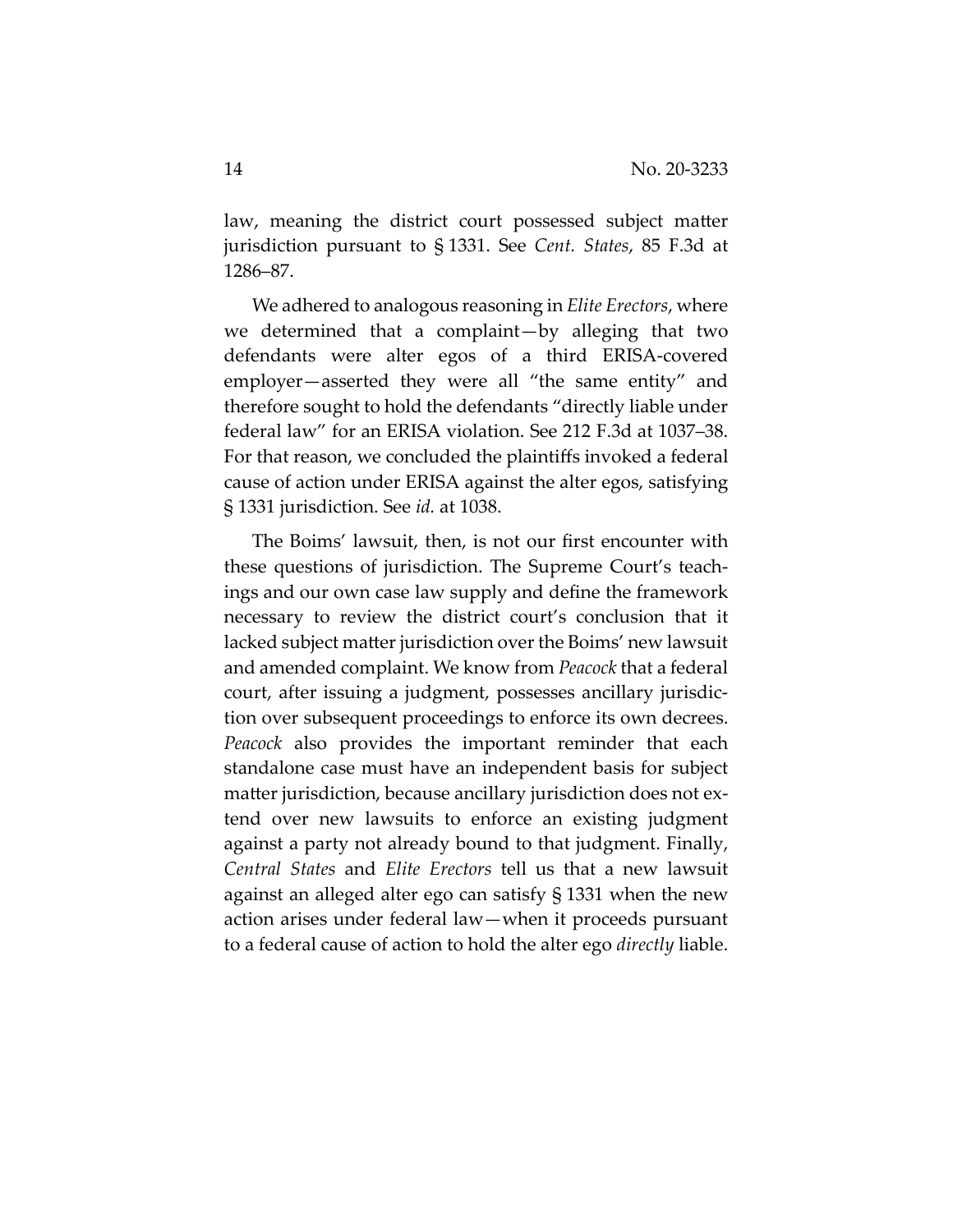Guided by these precedents, the proper jurisdictional analysis of the Boims' amended complaint comes into clearer focus.

The Boims seek to recover their existing \$156 million judgment from entities they contend are one and the same as the original defendants. The Boims' current action, filed under a new case number and assigned to a different district judge, alleges that American Muslims for Palestine is an alter ego of the original defendants, Islamic Association for Palestine and Holy Land Foundation. They invoke the civil liability provision of the Anti-Terrorism Act, § 2333(a), which authorizes a private action against entities that provided material support to terrorism knowing the resources would be used to further the killing or attempted killing of an American citizen abroad. See *Boim III*, 549 F.3d at 691 (describing the elements for holding a terrorism donor liable under § 2333(a)). The Boims maintain that because these nominally distinct entities are in reality the same terrorism-funding organization, American Muslims for Palestine is liable under § 2333(a) for the unpaid judgment that resulted from Hamas's murder of their son David in 1996.

The Boims have satisfied the prerequisites for federal jurisdiction under Article III—they have standing to sue, there is a live dispute about whether American Muslims for Palestine is liable as an alter ego of the former entities, the issue is ripe for resolution, and the action presents a case arising under the laws of the United States—in particular, the Anti-Terrorism Act. See U.S. Const. art. III, § 2; *Susan B. Anthony List*, 573 U.S. at 157–58; *Verlinden B.V. v. Cent. Bank of*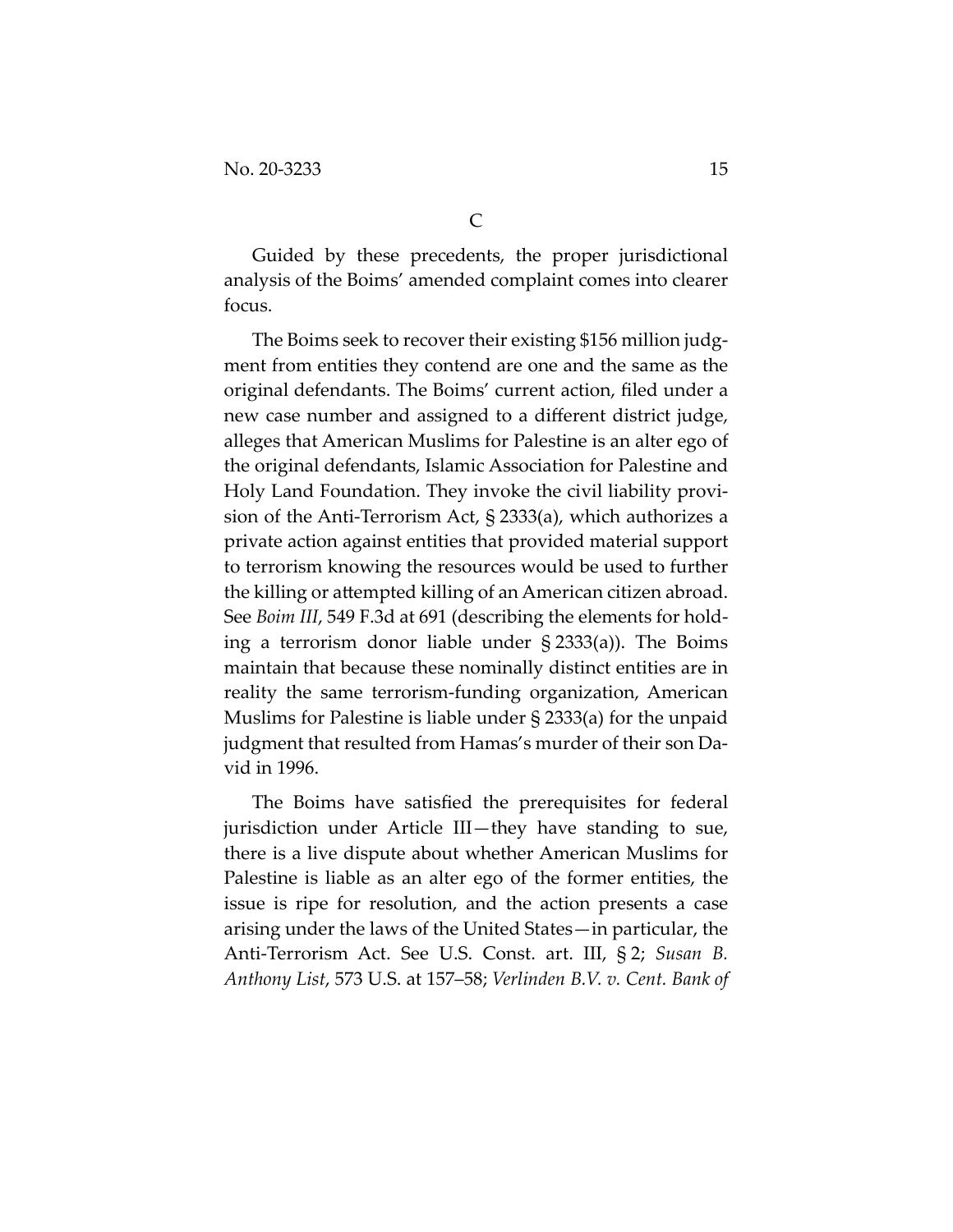*Nigeria*, 461 U.S. 480, 492–95 (1983) (explaining the broad meaning of "arising under" federal law as used in Article III).

The inquiry into the statutory basis for subject matter jurisdiction is more complex. The Boims purport to invoke federal question jurisdiction under 28 U.S.C. § 1331, and our analysis begins—and ends—with that contention.

Section 1331 confers federal jurisdiction over "all civil actions arising under the Constitution, laws, or treaties of the United States." 28 U.S.C. § 1331. The Supreme Court has long instructed that a case arises under federal law "when federal law creates the cause of action asserted." *Merrill Lynch, Pierce, Fenner & Smith Inc. v. Manning*, 136 S. Ct. 1562, 1569 (2016); *Am. Well Works Co. v. Layne & Bowler Co.*, 241 U.S. 257, 260 (1916). At this threshold stage of litigation, it matters not whether the Boims' amended complaint states a meritorious claim on a federal cause of action. See *Steel Co.*, 523 U.S. at 89 ("It is firmly established in our cases that the absence of a valid (as opposed to arguable) cause of action does not implicate subject-matter jurisdiction, *i.e.,* the courts' statutory or constitutional *power* to adjudicate the case."). All that matters for § 1331 jurisdiction is that the amended complaint "pleads a colorable claim 'arising under' the Constitution or laws of the United States." *Arbaugh v. Y&H Corp.*, 546 U.S. 500, 513 (2006); see also *Bell v. Hood*, 327 U.S. 678, 681 (1946) (instructing that courts, in assessing jurisdiction, "must look to the way the complaint is drawn to see if it is drawn so as to claim a right to recover under the Constitution and laws of the United States").

The Boims' amended pleading satisfies these requirements. The complaint alleges that "AMP/AJP *is* IAP/AMS and HLF, but just has a different name." Am. Compl. ¶ 162. Right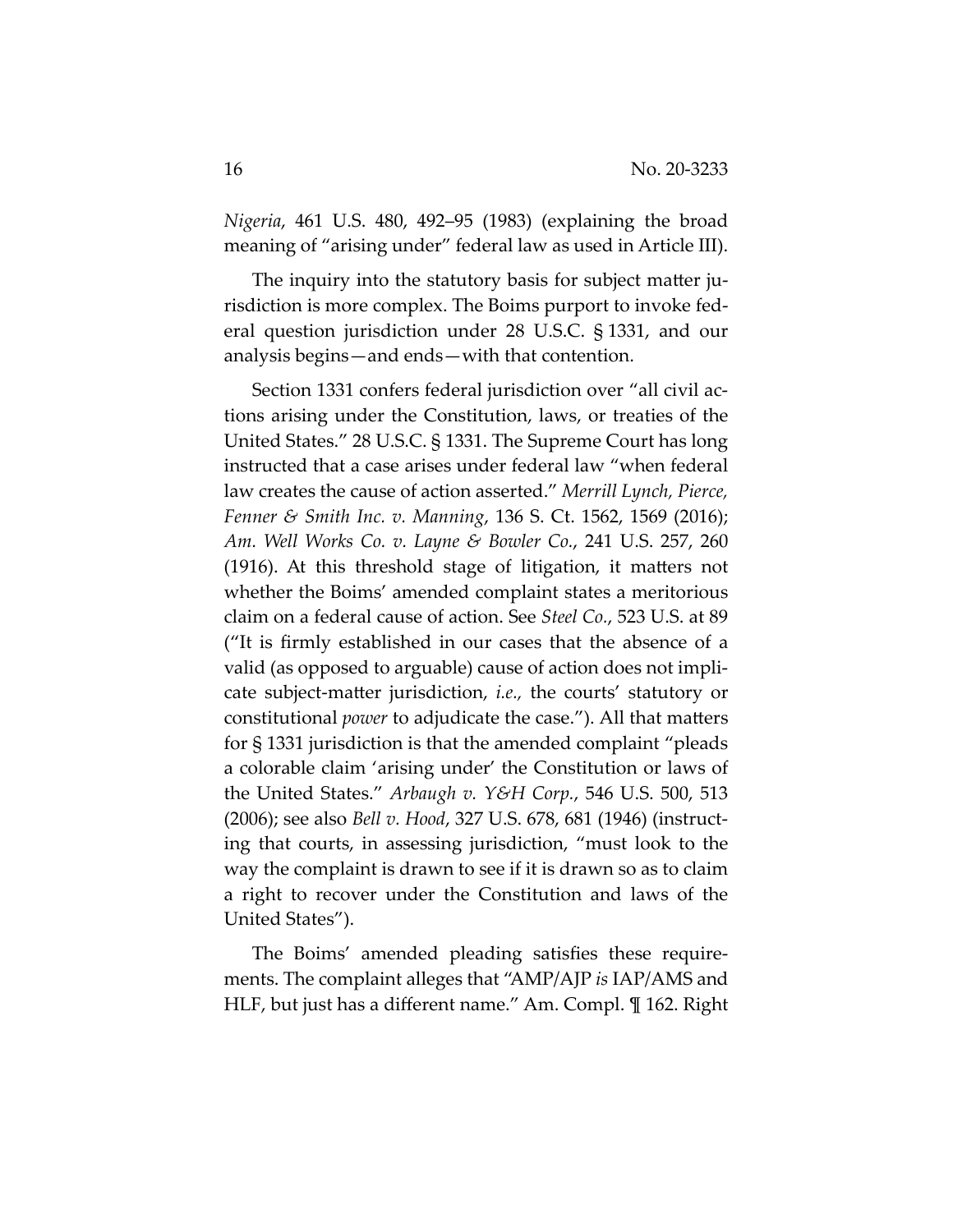to it, the Boims claim that American Muslims for Palestine, whom the parties refer to as AMP/AJP, is the alter ego of the original judgment debtors—Islamic Association for Palestine and Holy Land Foundation. If that assertion proves true on the merits, the necessary consequence is that American Muslims for Palestine is the same organization that provided material support to Hamas in connection with David Boim's death—meaning it is *directly* liable under the Anti-Terrorism Act. See *Elite Erectors*, 212 F.3d at 1038; *Cent. States*, 85 F.3d at 1286. The Boims make this point explicit in their amended complaint by contending that, "[a]s alter egos and/or successors of *Boim* Defendants IAP/AMS and HLF, AMP/AJP and Jaber are effectively the same entity or person as these *Boim* Defendants and are liable to Plaintiffs under 18 U.S.C. § 2333(a) for the unpaid portion of the *Boim* judgment." Am. Compl. ¶ 166.

We read the pleading to mean what it says. The Boims' amended complaint claims a right to recover from American Muslims of Palestine under the Anti-Terrorism Act, § 2333(a). And by resting their claim on a federal statute that itself supplies a cause of action, the Boims have brought a case "arising under" federal law within the meaning of 28 U.S.C. § 1331. See *Merrill Lynch*, 136 S. Ct. at 1569.

Recognize how the Boims' action differs from the situation in *Peacock*, where the plaintiff sought to hold a corporate officer vicariously liable by piercing the corporate veil under a statute that did not contain a cause of action for such vicarious liability. See 516 U.S. at 353–54. The Anti-Terrorism Act likewise does not appear to provide a cause of action for imposing vicarious liability. See *Boim III*, 549 F.3d at 691 (explaining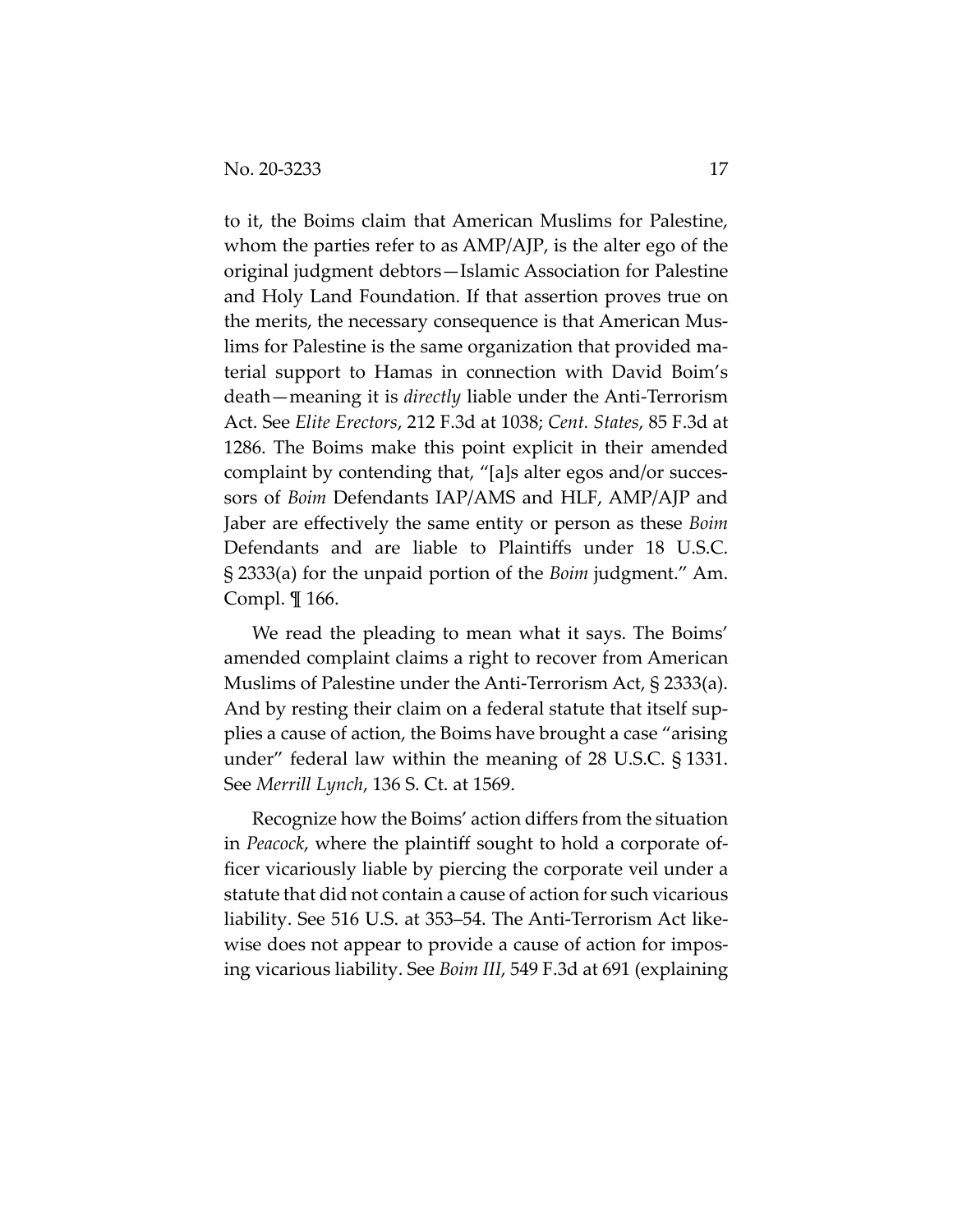that a donor to terrorism must have provided material support to be liable under § 2333(a)).

But the Boims do not contend that this new defendant is only derivatively or vicariously liable for a predecessor's past violations, as was the case in *Peacock*. See also *Prather Plumbing & Heating*, 3 F.4th at 962–63; *Ellis*, 389 F.3d at 1034–36. To the contrary, the Boims allege that American Muslims for Palestine is just a new name for the same preexisting organization that provided material support to Hamas in furtherance of David Boim's death. Indeed, the amended complaint is replete with factual allegations that show, in the Boims' view, that American Muslims for Palestine is a disguised continuance of the Islamic Association and Holy Land Foundation, and in that way, American Muslims for Palestine played a role in the original wrongdoing that led to their son's murder at the hands of Hamas. See *Cent. States*, 85 F.3d at 1286 (concluding a complaint raised a specific claim for relief under federal law where it contained alter ego allegations linking the defendant to the underlying ERISA violation). Put another way, the Boims allege that American Muslims for Palestine is directly liable for providing material support leading to David's death—and the statutory cause of action in the Anti-Terrorism Act, § 2333(a), permits a suit to redress that harm.

We acknowledge that two features of the Boims' amended complaint complicate our analysis. First, the specific numbered counts against American Muslims for Palestine seek a declaratory judgment (Count I) and entry of a monetary judgment (Count III) without expressly citing the cause of action in § 2333(a). Second, the Boims are explicit about their goals, asserting that "this declaratory judgment action seeks to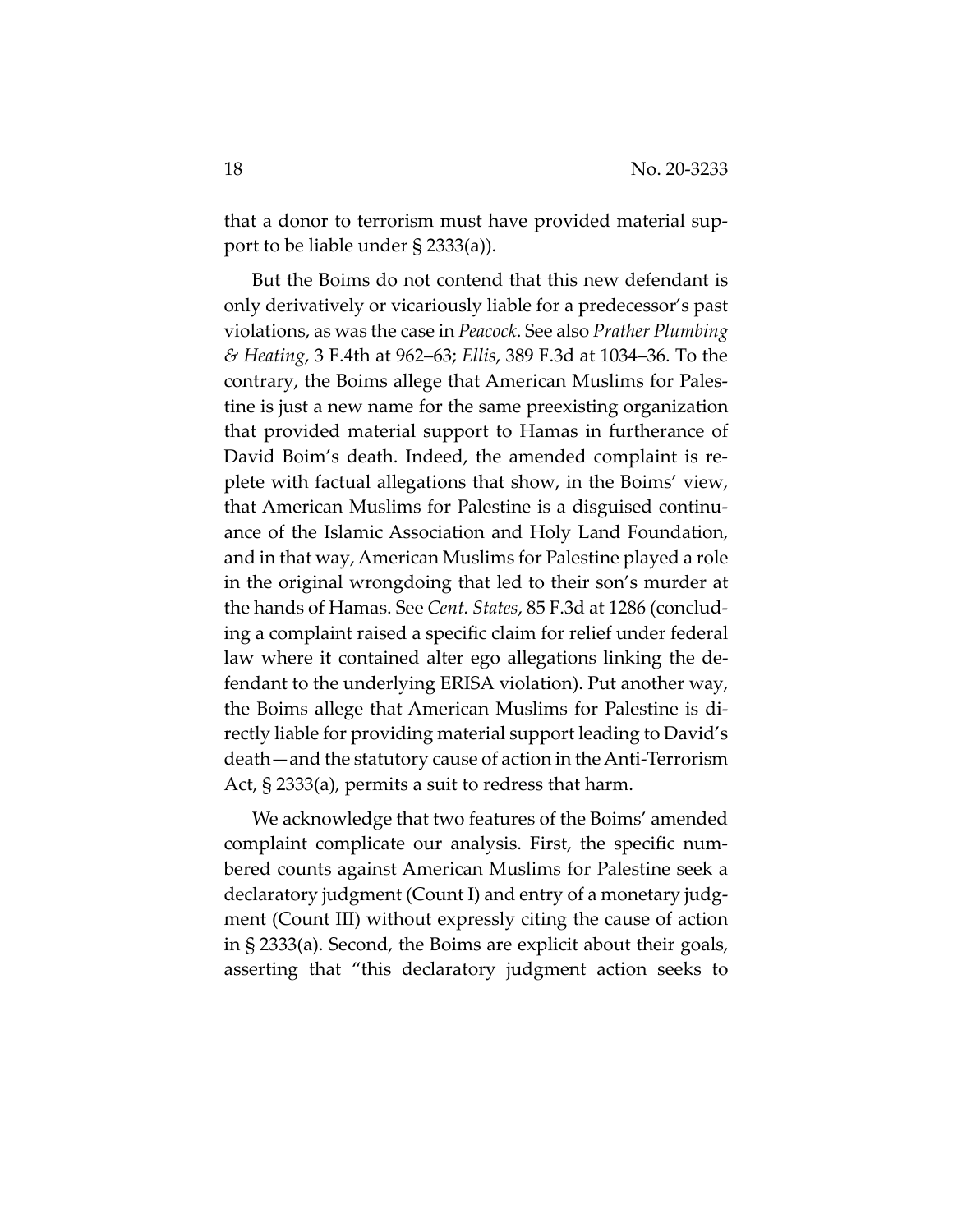enforce the *Boim* Judgment against AMP and AJP as alter egos and successors of the *Boim* Defendants." Am. Compl. ¶ 7.

But the observation that the precise counts do not expressly invoke § 2333(a) does not establish the absence of a claim arising under federal law. For one, each count explicitly incorporates the detailed factual allegations that precede its place in the amended complaint, including those claiming that American Muslims for Palestine is liable under § 2333(a) because it is one and the same entity as the Islamic Association and Holy Land Foundation. For another, "the great weight of authority makes it clear that a failure to name the particular statute, treaty, or provision of the Constitution under which the action arises is not fatal if the remainder of the complaint shows that a federal question actually is involved or relied upon by the pleader." Wright & Miller, *Federal Practice and Procedure* § 1209; see, *e.g.*, *Johnson v. City of Shelby*, 574 U.S. 10, 11 (2014) (summarily reversing a decision that required a complaint to expressly invoke 42 U.S.C. § 1983 and explaining that federal pleading rules "do not countenance dismissal of a complaint for imperfect statement of the legal theory supporting the claim asserted"); *AmSouth Bank v. Dale*, 386 F.3d 763, 779 (6th Cir. 2004) (collecting cases from various circuits following the same approach).

What is more, a viable pleading need only include a "short and plain statement of the claim showing that the pleader is entitled to relief," and district courts are to construe pleadings in the plaintiff's favor, affording the complaint a fair and reasonable construction "so as to do justice." Fed. R. Civ. P. 8(a), (e); see also *Bausch v. Stryker Corp.*, 630 F.3d 546, 562 (7th Cir. 2010) ("One objective of Rule 8 is to decide cases fairly on their merits, not to debate finer points of pleading where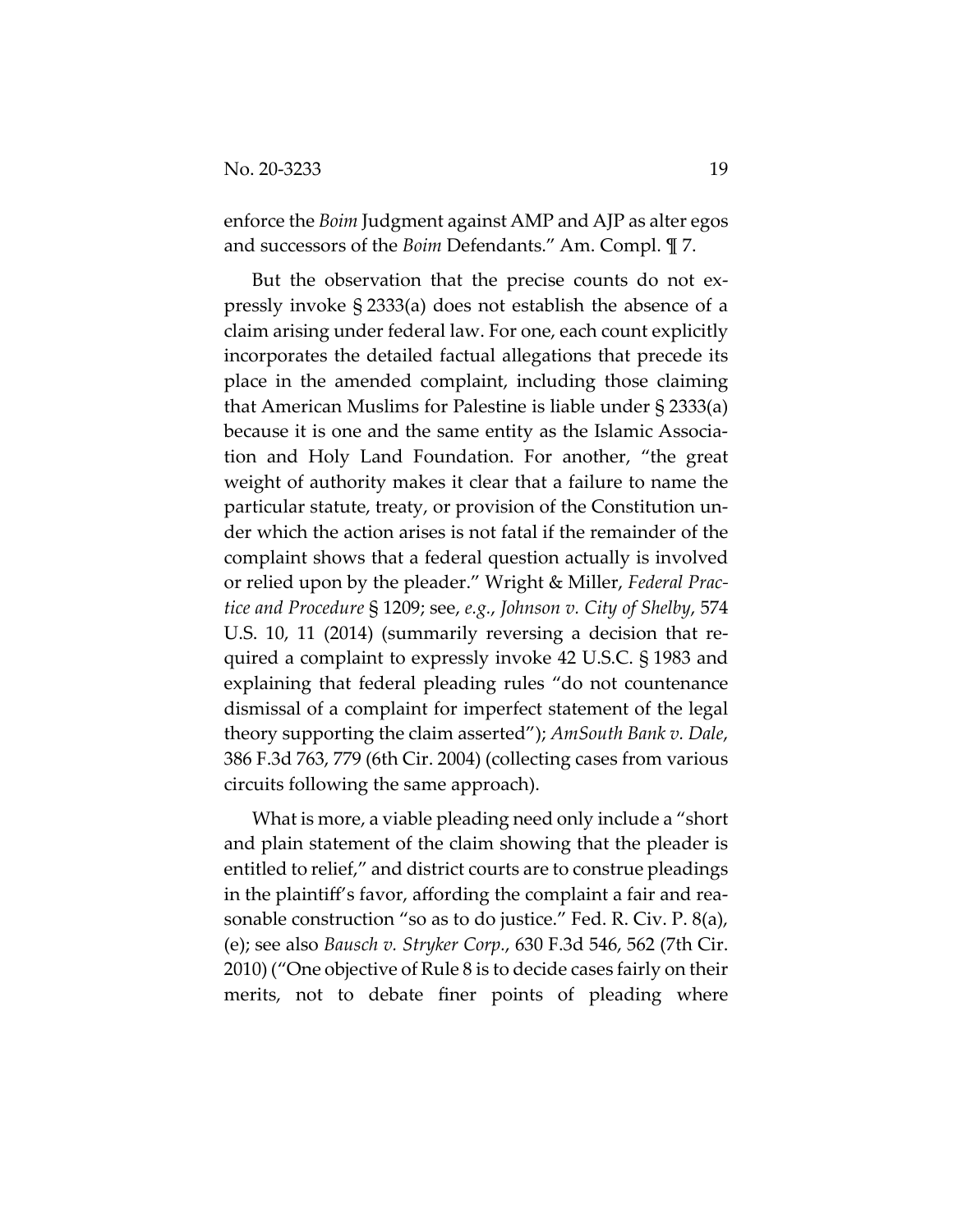opponents have fair notice of the claim or defense."). Given the comprehensive nature of the Boims' amended complaint, it does not require a fine-toothed comb to see that, in substance, the complaint advances a claim to impose liability on American Muslims for Palestine under § 2333(a) through the mechanism of a declaratory judgment action.

The opening pages of their amended complaint make expressly clear that the Boims "seek to impose liability on AMP, AJP and Rafeeq Jaber arising from the civil liability provisions of the [Anti-Terrorism Act]" by bringing an action pursuant to § 2333(a). Am. Compl. ¶ 11. The subsequent pages allege in depth the facts and events which, the Boims maintain, entitle them to damages under § 2333(a) from the new organization and Jaber as alter egos of the Islamic Association. A fair reading of the amended complaint, then, reveals that the Boims aim to hold American Muslims for Palestine liable under § 2333(a) by connecting the organization, as an alter ego of the Islamic Association, to the wrongdoing that led to the \$156 million judgment. The district court seemed to read the complaint this same way, describing the Boims' action as one seeking relief under the Anti-Terrorism Act.

Remember, too, that the plaintiffs are the master of their complaint. See *Bell*, 327 U.S. at 681 ("[T]he party who brings a suit is master to decide what law he will rely upon, and … does determine whether he will bring a 'suit arising under' the … (Constitution or laws) of the United States by his declaration or bill." (quoting *The Fair v. Kohler Die & Specialty Co.*, 228 U.S. 22, 25 (1913))). The Boims have elected to pursue a federal claim to hold the new organization, American Muslims for Palestine, liable under the Anti-Terrorism Act as an alter ego of the Islamic Association and Holy Land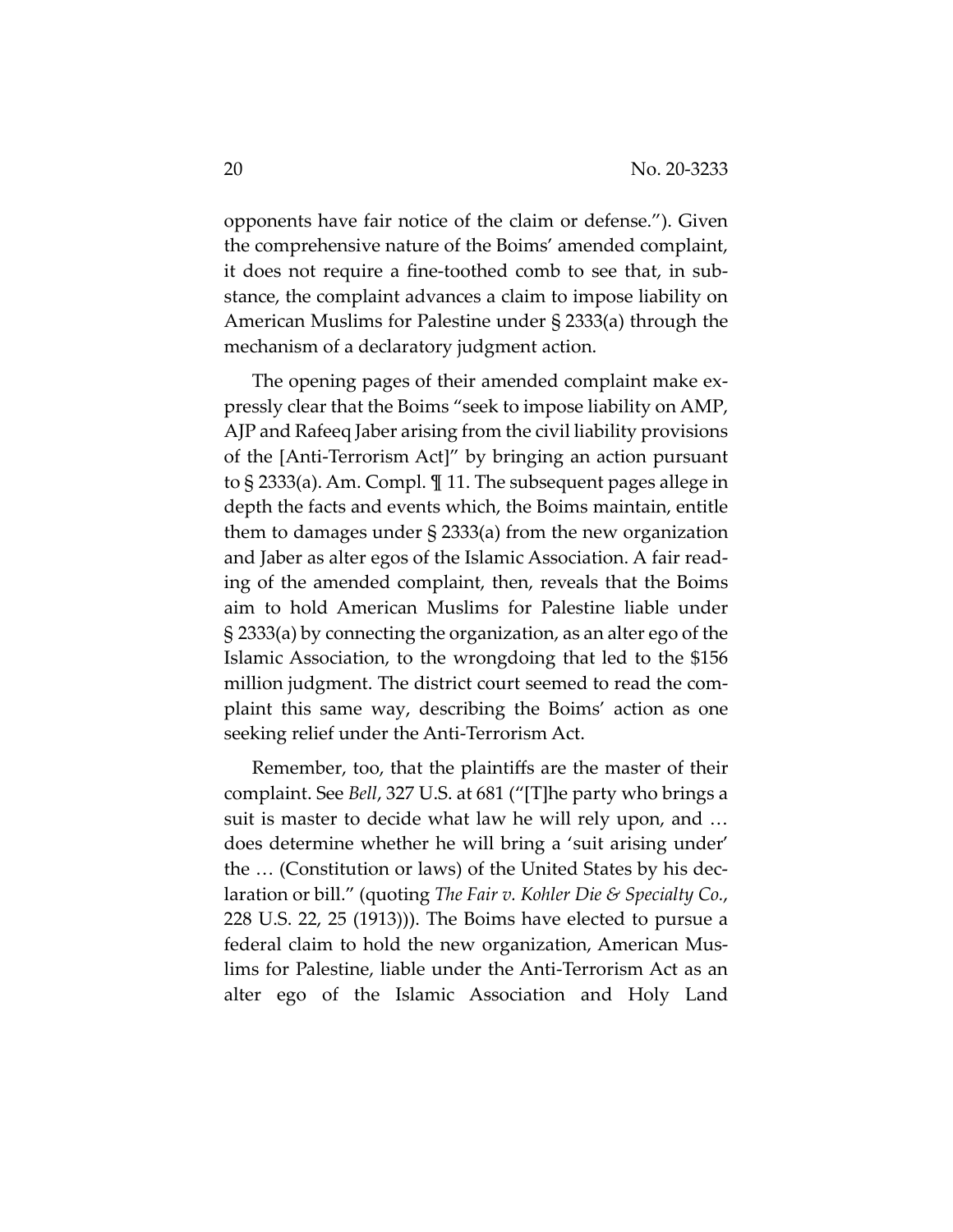Foundation and therefore responsible in connection with David's death. Whether the Boims can ultimately prove that claim is of no consequence at this stage. All that matters is a recognition that here, unlike the claim for veil piercing in *Peacock*, the Boims' claim rests on a federal cause of action in § 2333(a) and therefore arises under federal law within the meaning of 28 U.S.C. § 1331. Cf. *Peacock*, 516 U.S. at 353–54. That is enough to confer federal subject matter jurisdiction on the district court.

D

The district court reached a contrary conclusion by conflating a merits inquiry—whether American Muslims for Palestine is, in fact, the same entity as the Islamic Association or Holy Land Foundation—with the question of federal jurisdiction.

The Supreme Court has cautioned against deciding merits questions when evaluating challenges to jurisdiction. See*, e.g.*, *Steel Co.*, 523 U.S. at 89; *Bell*, 327 U.S. at 681–82. Jurisdiction, the Court has emphasized, "is not defeated … by the possibility that the averments might fail to state a cause of action on which petitioners could actually recover." *Bell*, 327 U.S. at 682; see also *Craftwood II, Inc. v. Generac Power Sys., Inc.*, 920 F.3d 479, 481 (7th Cir. 2019). To the contrary, "[w]hether the complaint states a cause of action on which relief could be granted is a question of law and just as issues of fact it must be decided *after* and not before the court has assumed jurisdiction over the controversy." *Bell*, 327 U.S. at 682 (emphasis added); see also *Steel Co.*, 523 U.S. at 89 (reinforcing this principle); *Thornton v. M7 Aerospace LP*, 796 F.3d 757, 765 (7th Cir. 2015) (applying the *Bell* rule). This principle explains why we instructed in *Malak v. Associated Physicians, Inc.* that "where a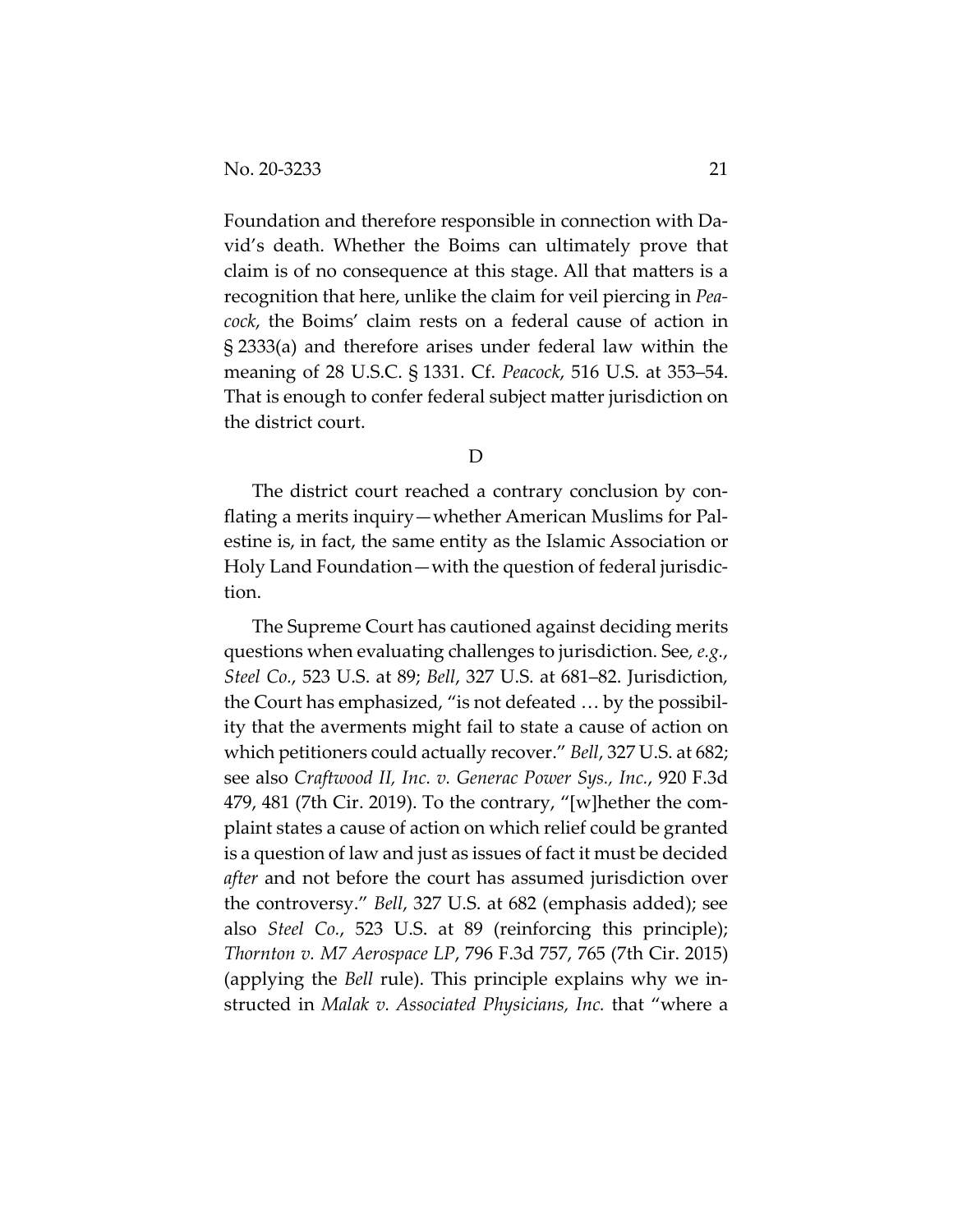challenge to the court's jurisdiction is also a challenge to the existence of a federal cause of action," the district court should handle the objection "as a direct attack on the merits of plaintiff's case," applying the protections inherent to merits challenges under Rule 12(b)(6) or Rule 56. 784 F.2d 277, 279–80 (7th Cir. 1986).

The defendants here moved to dismiss the Boims' amended complaint by arguing that the evidence assembled during jurisdictional discovery did not support a finding that American Muslims for Palestine is an alter ego of the original judgment debtors. But this contention is an attack on the *merits* of the Boims' claim, not a challenge to the factual basis for the district court's constitutional and statutory authority to adjudicate the dispute. That is because the district court's jurisdiction did not hinge on a finding that American Muslims for Palestine is, *in fact*, an alter ego of the original defendants.

The district court saw things differently, construing the defendants' motion as a factual attack on subject matter jurisdiction. This mistake was not a mere trivial error in labeling the type of challenge. It had significant and detrimental consequences for the viability of the Boims' suit.

To begin, the district court permitted only limited jurisdictional discovery on the existence of an alter ego relationship. We cannot say the factual record was fully developed on the question.

Even more, the Boims did not receive the protections afforded to nonmoving parties when courts assess merits challenges via Rule 12(b)(6) or Rule 56—protections that do not apply in factual challenges to jurisdiction under Rule 12(b)(1). See *Apex Digital*, 572 F.3d at 444. Under Rule 12(b)(6), courts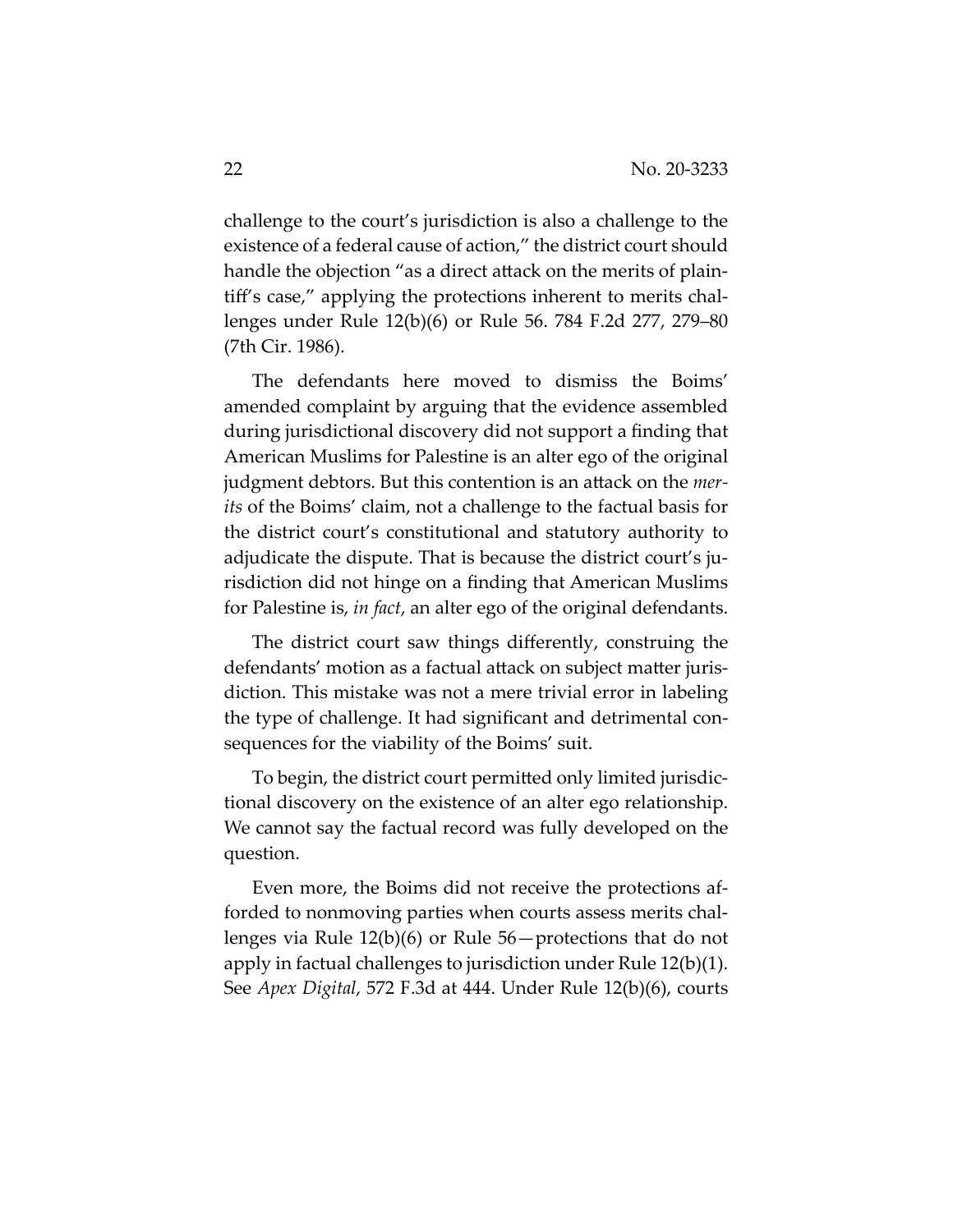must assume the truth of the allegations in the complaint, see *Tamayo v. Blagojevich*, 526 F.3d 1074, 1081 (7th Cir. 2008), and on a motion for summary judgment under Rule 56, a court similarly must view the evidence and draw all inferences "in the light most favorable to the opposing party," *Tolan v. Cotton*, 572 U.S. 650, 657 (2014) (quoting *Adickes v. S. H. Kress & Co.*, 398 U.S. 144, 157 (1970)). By contrast, when considering a factual challenge to jurisdiction under Rule 12(b)(1), "no presumptive truthfulness attaches to plaintiff's allegations." *Apex Digital*, 572 F.3d at 444 (quoting *Mortensen v. First Fed. Sav. & Loan Ass'n*, 549 F.2d 884, 891 (3d Cir. 1977)).

The district court, analyzing what it deemed a factual attack on jurisdiction, assessed the merits of the Boims' action but failed to presume the truth of the allegations or take the facts in the light most favorable to the Boims. And our review shows that the district court's error contributed to, if not accounted for, the unfavorable ruling against the Boims.

One example illustrates the point in stark terms. The Boims alleged and proffered evidence that, by late 2005, a group of individuals began using an online Yahoo! bulletin board titled "AMP\_Transition" to discuss the formation of the new organization, making comments such as "we really need to distance ourselves from any well known IAP figures … [s]ince this is the transition period." Am. Compl. ¶¶ 67, 69. The Boims highlighted this particular post to show that the new organization's founders intentionally and deceptively concealed that American Muslims for Palestine, the new entity, was a continuation of the old Islamic Association. In the district court's view, however, this evidence showed that the new entity's founders made legitimate efforts to distinguish themselves from the Islamic Association, which the court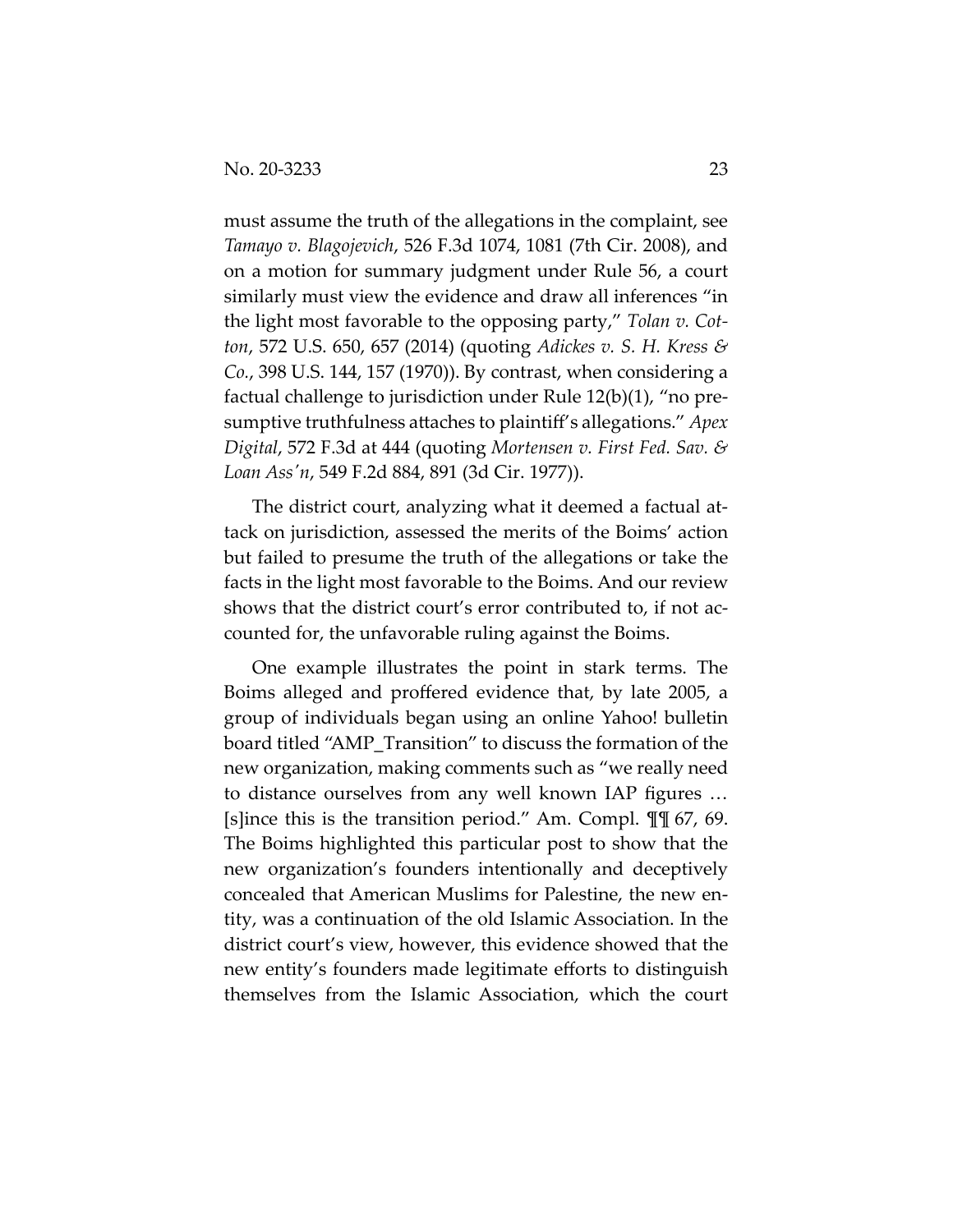considered to be proof that American Muslims for Palestine is *not* an alter ego of the Islamic Association.

If the district court had applied the requisite presumptions under Rule 12(b)(6) or Rule 56, it would have been compelled to view the facts and make inferences from this evidence in the Boims' favor. Here, that would mean viewing the bulletin board posting as evidence showing fraudulent intent to avoid liability—one factor supporting alter ego liability, not negating it. See *Cent. States*, 85 F.3d at 1288 (explaining that, at least in the ERISA context, "[e]ssential to the application of the alter-ego doctrine is a finding of a disguised continuance of a former business entity or an attempt to avoid the obligations of a collective bargaining agreement, such as a sham transfer of assets"); see also *McCleskey*, 897 F.3d at 903 (same).

Dismissals on the pleadings "should be granted sparingly and with caution to make certain that the plaintiff is not improperly denied a right to have his claim adjudicated on the merits." Wright & Miller, *Federal Practice and Procedure* § 1349. The liberal pleading standard in Rule 8 and the presumptions accorded to nonmovants on dispositive motions should have played a role in the district court's consideration of the merits of the Boims' alter ego allegations. See *Erickson v. Pardus*, 551 U.S. 89, 93–94 (2007).

Our point with all of this is to say that the district court committed legal error when terminating the Boims' new case on jurisdictional grounds.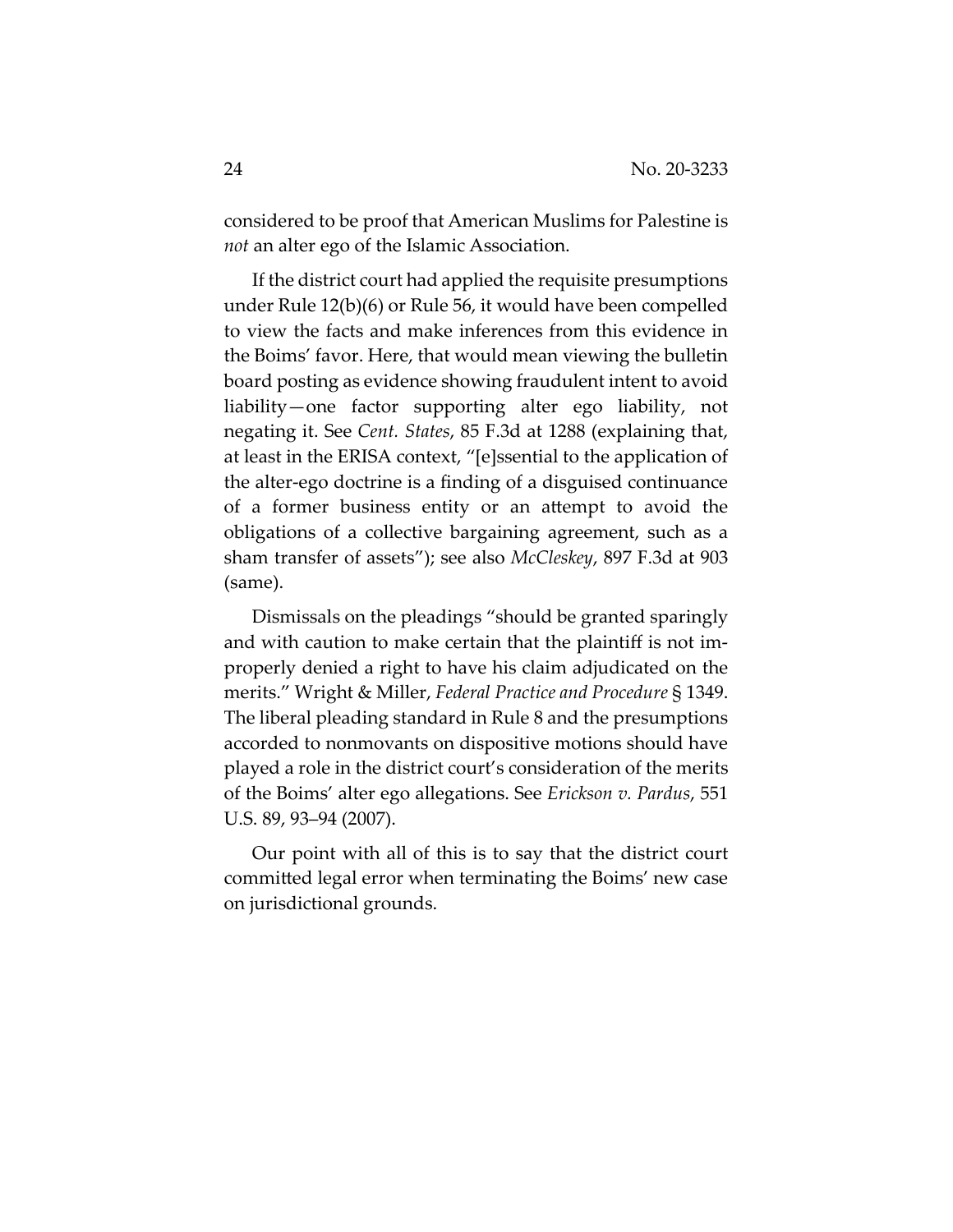### **III**

# A

Because we conclude the district court possessed federal jurisdiction under § 1331 and erred in dismissing the Boims' amended complaint, we remand for further proceedings. The Boims are entitled to have their claim—that American Muslims for Palestine, as an alter ego of the Islamic Association and Holy Land Foundation, is liable under § 2333(a)—proceed to adjudication on the merits, and that warrants a few words on the legal standard.

In analyzing the Boims' alter ego allegations, the district court applied a test from the ERISA context for establishing alter ego liability. See *McCleskey*, 897 F.3d at 903. In so doing, the district court considered factors traditionally used to determine if an employer has flouted its obligations under collective bargaining agreements through a sham change in its corporate form—factors like whether the companies have overlapping management, ownership, assets, business purpose, equipment, and customers. See *id.*

But the alter ego doctrine is not rigid and must account for the context in which the doctrine is being applied—here, to terrorism financing organizations. Cf. *Nat'l Council of Resistance of Iran v. Dep't of State*, 373 F.3d 152, 157 (D.C. Cir. 2004) (flexibly applying the alias concept in the terrorism context to an entity designated as the alias of a foreign terrorist organization). Not all of the alter ego factors relevant in the employee benefit plan context will be probative. It is difficult, for instance, to see how substantial similarity (or lack thereof) in customers, equipment, or ownership would have any meaningful bearing on the alter ego inquiry in the context of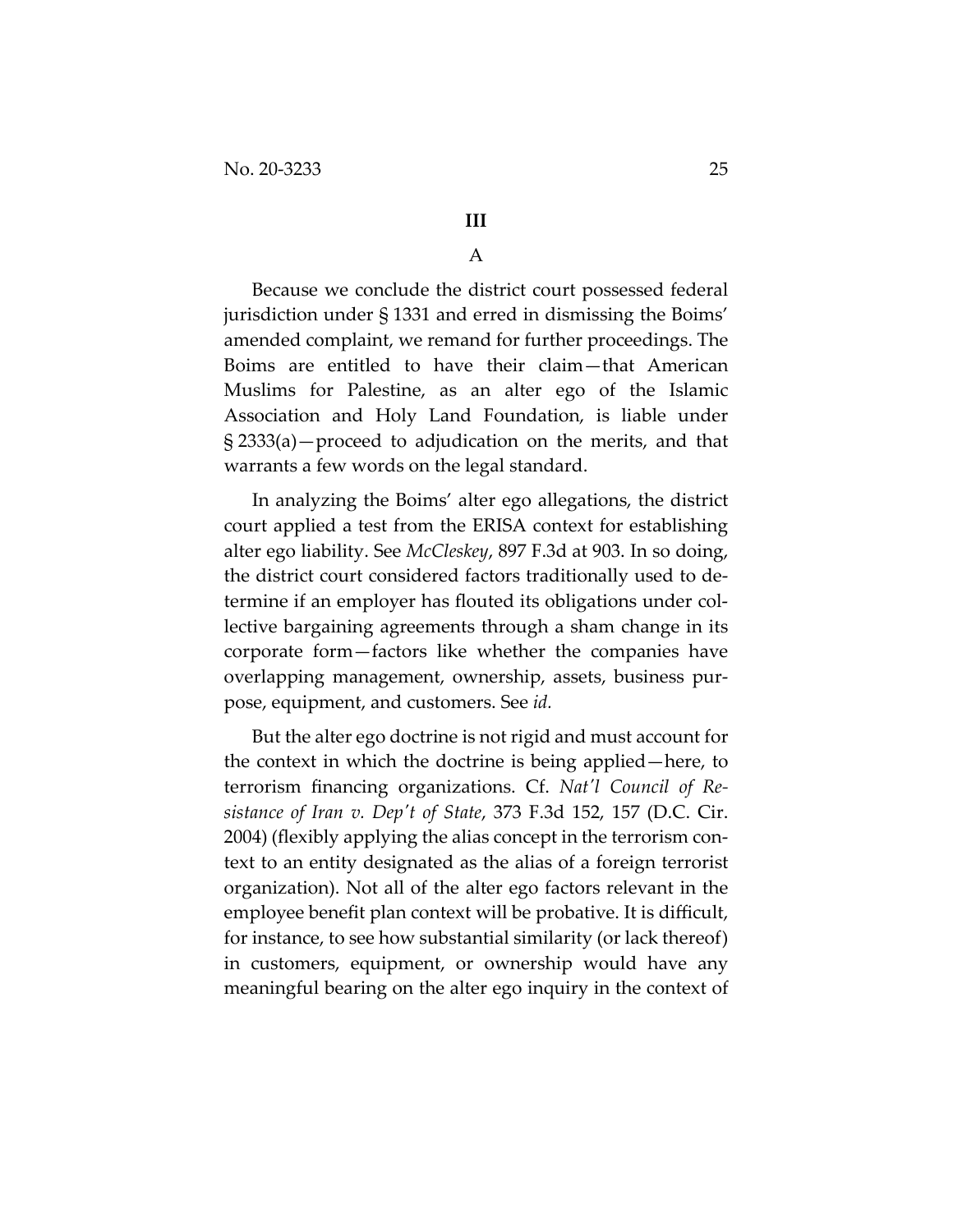terrorism financing nonprofit organizations, which do not have customers, equipment, or owners in the traditional corporate sense. Factors like overlap in leadership, same organizational purpose, similarity of operations, and unlawful motive or intent to escape liability would seem to take on added weight, as could other factors that have not expressly played a role in assessing alter ego liability in the labor law context. The district court, aided by the parties' briefing, is best equipped to discern the apt analysis for alter ego status in this context.

The Boims' amended complaint alleged in the alternative that American Muslims for Palestine was liable under the doctrine of successor liability and also included two claims against Rafeeq Jaber—one asserting he is liable for the \$156 million judgment either under the doctrine of veil piercing or as an alter ego of the original defendants, and the other presenting a state law claim of fraudulent concealment. The district court declined to exercise supplemental jurisdiction over these claims. Our conclusion—that the district court indeed possessed an independent basis for subject matter jurisdiction—necessitates a fresh look by the district court at these additional claims as well.

B

The action we reinstate today is only one of two tracks the Boims pursued to hold American Muslims for Palestine to account as an alter ego, the other being the resumption of efforts in the original proceeding that resulted in the \$156 million judgment—case no. 00-cv-2905. As long as federal jurisdiction lies in each proceeding, both may properly remain in federal court.